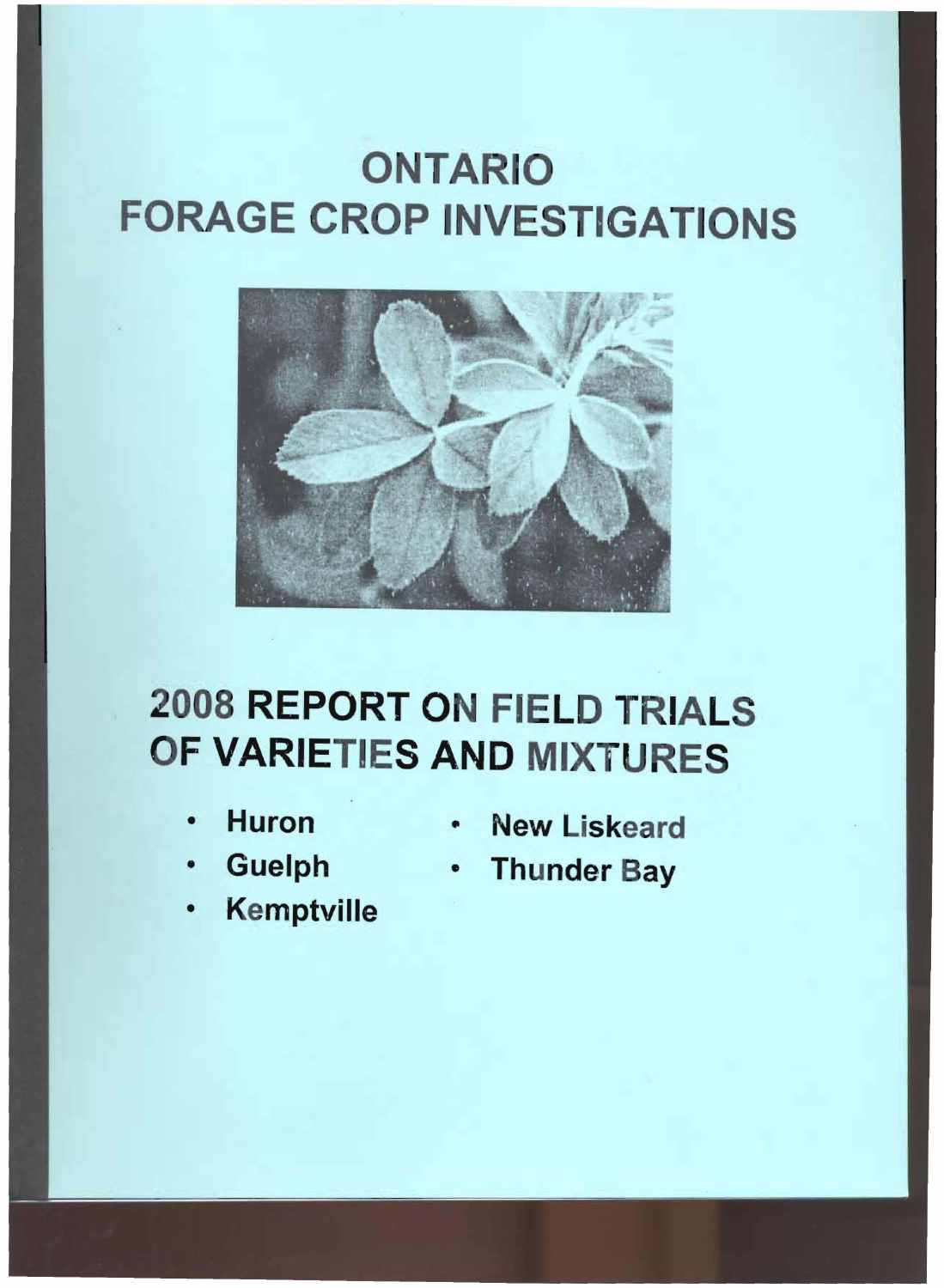# **REPORT ON FORAGE CROPS TRIALS**

# **ONTARIO FORAGE CROP COMMITTEE**

**Compiled by: Donna Hancock**

**Joan McKinlay Variety Sub-Committee Chair Ontario Forage Crop Committee**

**Conducted co-operatively by:**

**University of Guelph Ontario Ministry of Agriculture and Food** 

**This is the 2008 Ontario Forage Crop Investigations Report. The information contained here was published as submitted by the crop coordinators. Names and addresses of each crop coordinator are provided to facilitate further inquiries if such a need arises.**

*Not For Publication:* **This is a progress report of co-operative investigations containing data, the interpretation of which may be modified with additional experimentation. Therefore, publication of any data or statements herein should not be made without prior written approval of the organization and personnel concerned.**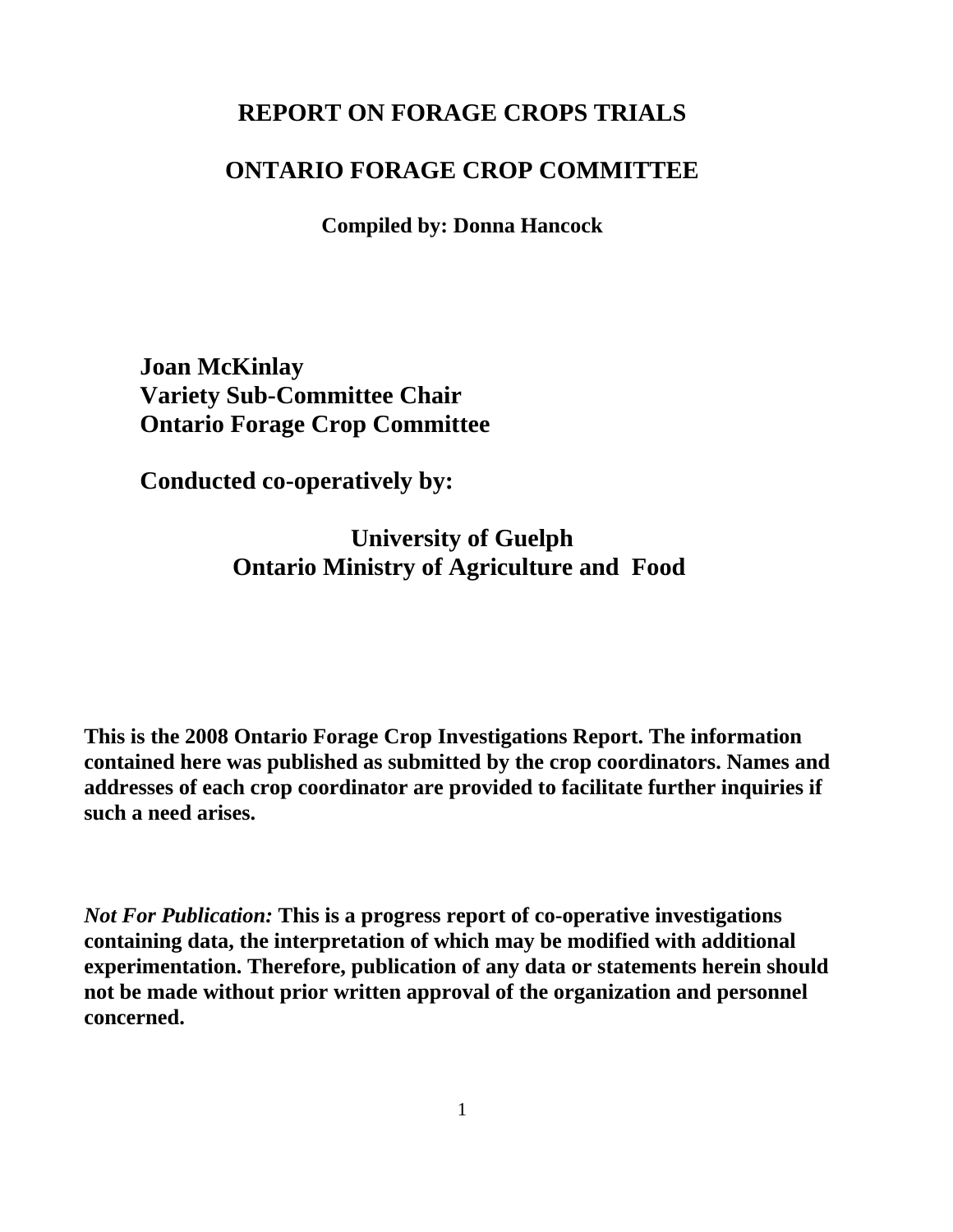# **ONTARIO FORAGE CROP COMMITTEE VARIETY SUB-COMMITTEE**

## **EXECUTIVE and COORDINATORS for 2008**

Joan McKinlay Chair

Mr. John Madill Secretary

Dr. Steve Bowley Alfalfa, Grass, Data Coordinator

| <b>Testing Location</b> |                    |
|-------------------------|--------------------|
| <b>Thunder Bay</b>      | $(807)$ 475-1373   |
| New Liskeard            | $(705)$ 647-8525   |
|                         | x226               |
| Kemptville              | $(613)$ 258-8336   |
| Elora (Guelph)          | $(519) 824 - 4120$ |
|                         | x58704             |
| <b>Huron Research</b>   | $(519)$ 235-4075   |
| Stn                     |                    |

### **ORGANIZATION**

 R.R. # 2 Ravenna, ON, N0H 2E0 Phone: (519)- 599-6236 Email: jmckinlay@bmts.com

 2798 McGovern Rd., R. R. # 2 Kemptville, ON K0G 1J0 Phone: (613)-283-1231 Fax: (613)-283-0192 Email:jemadill@ca.inter.net

 Plant Agriculture Dept., University of Guelph Phone: (519) 824-4120 Ext. 58704 Fax: (519)-826-0401 Email: sbowley@uoguelph.ca

 Name of Cooperator Mr. Tarlock Sahota Mr. John Kobler

 Ms. Wendy Asbill Dr. S. R. Bowley

Mr. Chris. Gillard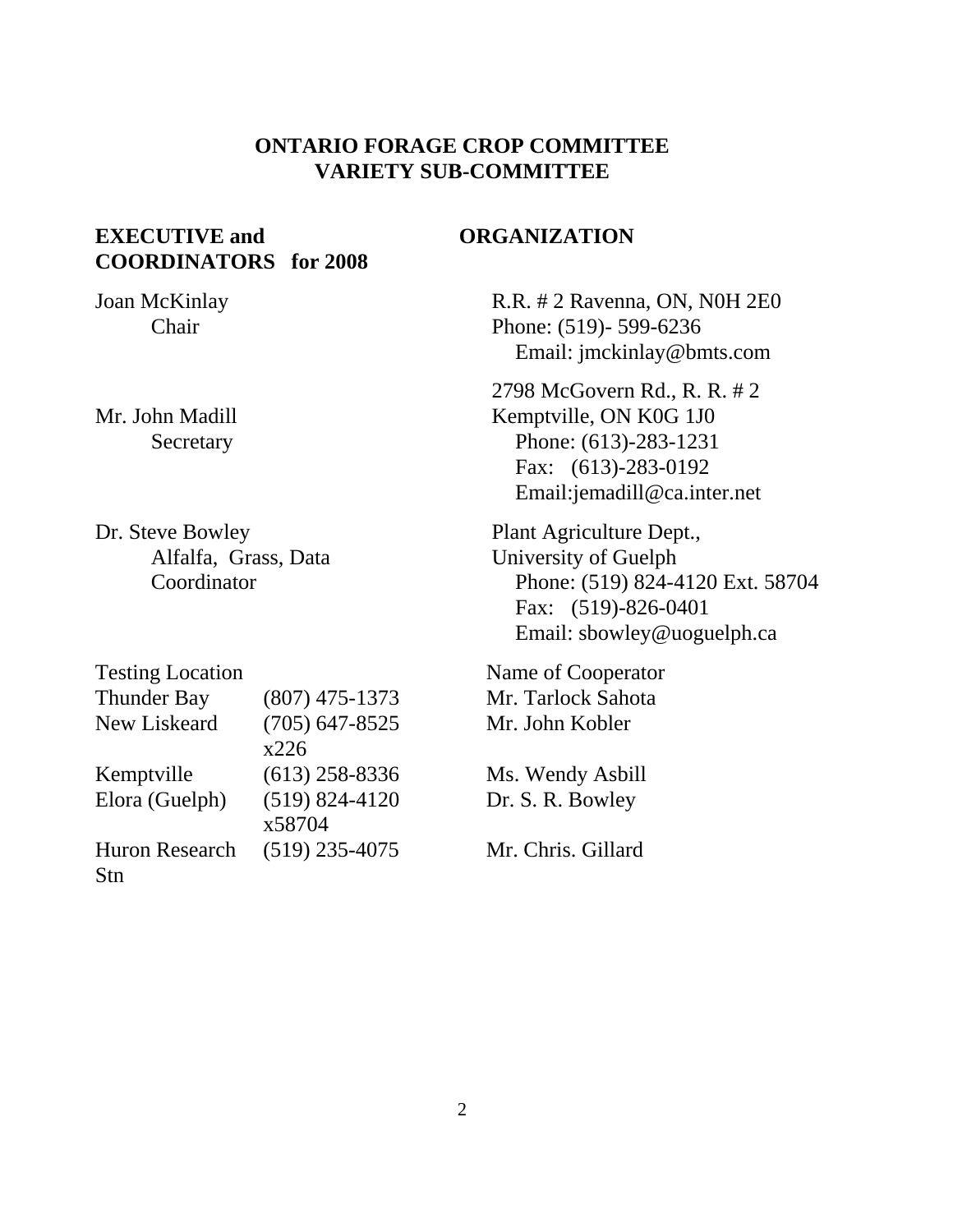# Contents

| Introduction              |  |
|---------------------------|--|
|                           |  |
| Alfalfa                   |  |
|                           |  |
|                           |  |
| <b>Bromegrass</b>         |  |
|                           |  |
| Orchardgrass              |  |
|                           |  |
| <b>Tall Fescue</b>        |  |
|                           |  |
| <b>Reed Canary</b>        |  |
|                           |  |
| Timothy                   |  |
|                           |  |
| <b>Meadow Fescue</b>      |  |
|                           |  |
| <b>Perennial Ryegrass</b> |  |
|                           |  |
|                           |  |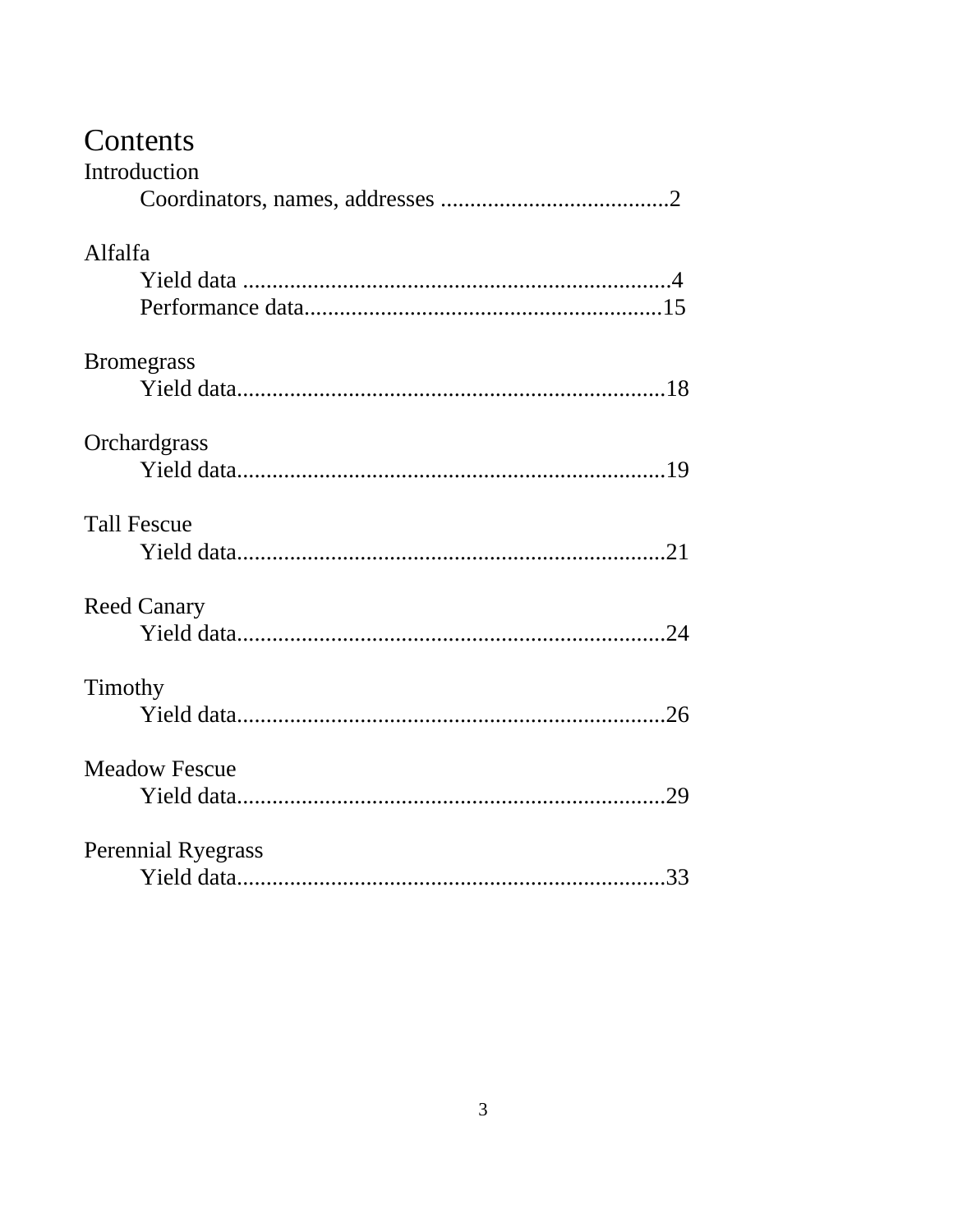ONTARIO New Liskeard Alfalfa Registration 2003 Expt. 3001 Seeded 2003

|      |                  | 2008   | (kg/ha) |        |        |        |        |        |              |
|------|------------------|--------|---------|--------|--------|--------|--------|--------|--------------|
| Code | Cultivar         | Cut 1  | Cut 2   | Tot08  | Tot07  | Tot06  | Tot05  |        | Tot04 5yrTot |
|      |                  |        |         |        |        |        |        |        |              |
| 1298 | 5312             | 5253   | 3961    | 9182   | 8349   | 9236   | 9890   | 10294  | 47325        |
| 1325 | MAGNUM IV        | 7029   | 4374    | 11397  | 9932   | 11381  | 10182  | 10125  | 53116        |
| 1581 | 54025            | 6639   | 4487    | 11120  | 10839  | 11001  | 10195  | 10575  | 53414        |
| 1582 | 54V46            | 6486   | 4073    | 10574  | 9085   | 10850  | 10688  | 10557  | 51665        |
| 1593 | <b>DS328</b>     | 6294   | 4124    | 10415  | 10117  | 10262  | 10281  | 10181  | 51516        |
|      | 1594 DS329       | 7084   | 4497    | 11589  | 9923   | 10612  | 10373  | 9788   | 52307        |
|      | 1595 DS330       | 6332   | 4256    | 10584  | 9380   | 10616  | 10246  | 10821  | 51473        |
| 1596 | <b>SWLU 8407</b> | 5570   | 4078    | 9685   | 8449   | 9863   | 9645   | 10689  | 47800        |
| 1598 | 54H11            | 6878   | 5073    | 11943  | 10017  | 10477  | 10666  | 10429  | 53886        |
|      |                  |        |         |        |        |        |        |        |              |
|      | 900 Mean         | 6396   | 4325    | 10721  | 9566   | 10478  | 10241  | 10384  | 51389        |
| 901  | <b>CV</b>        | 11.0   | 10.5    | 9.0    | 8.3    | 4.8    | 5.4    | 4.7    | 3.5          |
| 905  | MCV              | 13.3   | 12.8    | 10.9   | 10.1   | 5.8    | 6.6    | 5.7    | 4.3          |
|      | 902 LSD          | 852.9  | 551.4   | 1165.2 | 968.1  | 608.9  | 670.8  | 595.8  | 2194.2       |
|      | 906 LSR          | 46.6   | 49.6    | 42.2   | 38.9   | 28.4   | 64.3   | 57.7   | 33.4         |
|      | 907 $Pr>F(Trts)$ | 0.0143 | 0.0723  | 0.0096 | 0.0083 | 0.0004 | 0.2547 | 0.3301 | 0.0002       |
|      | 908 R_square     | 55.8   | 50.1    | 58.9   | 73.5   | 72.2   | 81.7   | 60.4   | 73.7         |
|      |                  |        |         |        |        |        |        |        |              |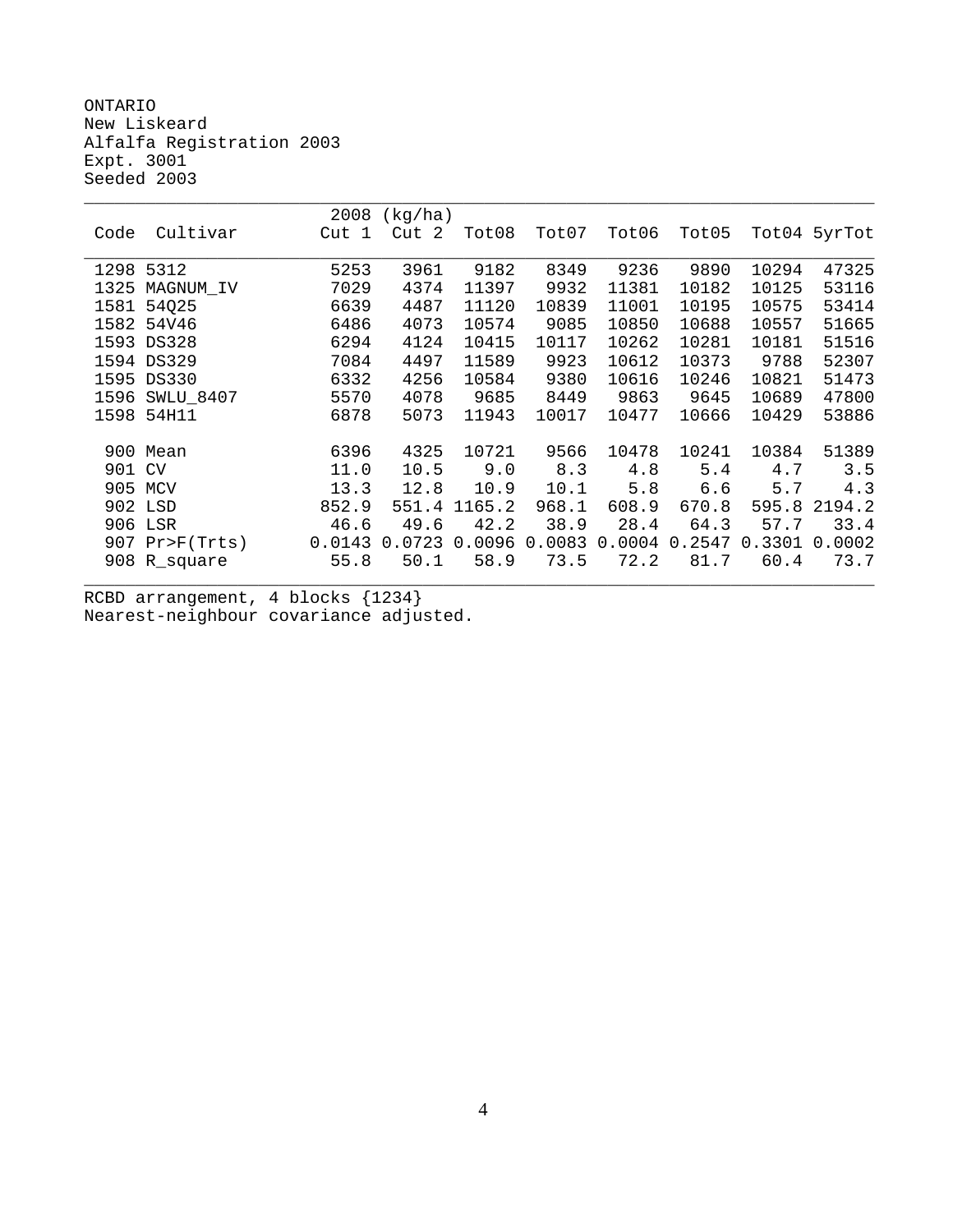ONTARIO New Liskeard Alfalfa Registration C 2004 Expt. 4001 Seeded 2004

|      |                  | 2008   | (kg/ha) |        |        |        |        |              |
|------|------------------|--------|---------|--------|--------|--------|--------|--------------|
| Code | Cultivar         | Cut 1  | Cut 2   | Tot08  | Tot07  | Tot06  |        | Tot05 4yrTot |
|      |                  |        |         |        |        |        |        |              |
| 1325 | MAGNUM_IV        | 6147   | 4237    | 10362  | 10290  | 11171  | 12802  | 44319        |
| 1602 | WL346LH          | 5214   | 4025    | 9137   | 9523   | 10245  | 11902  | 40862        |
| 1603 | WL357HQ          | 6312   | 4349    | 10630  | 10231  | 9870   | 11588  | 42762        |
|      | 1604 P435        | 6310   | 4625    | 11073  | 10437  | 10139  | 11818  | 42937        |
|      | 1605 P436        | 6062   | 4132    | 10298  | 10002  | 9217   | 11227  | 40432        |
|      | 1606 P4Q9        | 5370   | 4390    | 9703   | 9908   | 10061  | 10428  | 40462        |
| 1607 | <b>GENOA</b>     | 6557   | 4047    | 10602  | 10050  | 10168  | 11936  | 43510        |
| 1610 | SA034            | 6471   | 4407    | 10864  | 10165  | 10653  | 11726  | 43608        |
| 1611 | SUNSTRA-420      | 5933   | 4108    | 9994   | 10064  | 9990   | 12303  | 42417        |
|      | 1612 SUNSTRA-421 | 5403   | 3920    | 9290   | 9740   | 9322   | 11930  | 40670        |
|      | 1613 53V52       | 5760   | 4144    | 9963   | 10158  | 10963  | 12378  | 43524        |
| 1311 | PREVAIL          | 6075   | 3868    | 9954   | 9740   | 10919  | 12855  | 43195        |
| 9041 | ONEIDA_VR        | 5716   | 4015    | 9731   | 9662   | 10517  | 11584  | 40583        |
|      |                  |        |         |        |        |        |        |              |
|      | 900 Mean         | 5949   | 4174    | 10123  | 9998   | 10249  | 11883  | 42253        |
| 901  | <b>CV</b>        | 9.8    | $6.1$   | 7.8    | 4.5    | 8.8    | 10.1   | 3.8          |
|      | 905 MCV          | 11.7   | 7.3     | 9.3    | 5.4    | 10.6   | 12.1   | 4.5          |
|      | 902 LSD          | 698.2  | 306.1   | 944.8  | 540.6  | 1087.8 | 1434.1 | 1916.5       |
|      | 906 LSR          | 52.0   | 40.4    | 48.8   | 59.1   | 55.7   | 59.1   | 49.3         |
| 907  | $Pr$ $F(Trts)$   | 0.0449 | 0.0074  | 0.0397 | 0.2328 | 0.1208 | 0.3861 | 0.0042       |
| 908  | R_square         | 51.1   | 77.1    | 50.9   | 67.1   | 59.2   | 44.6   | 66.3         |
|      |                  |        |         |        |        |        |        |              |
|      |                  |        |         |        |        |        |        |              |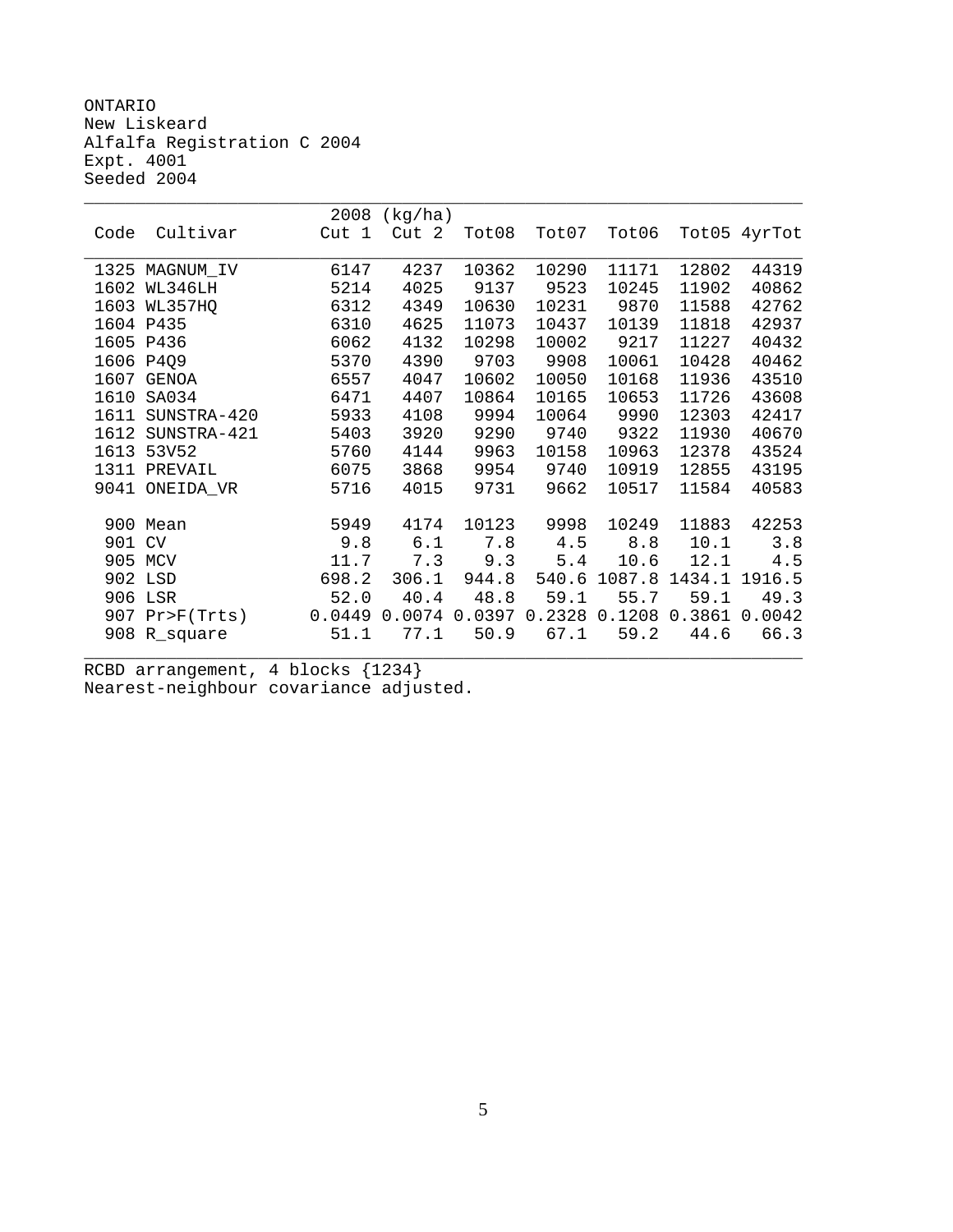ONTARIO New Liskeard Alfalfa Registration 2005 Expt. 5001 Seeded 2005

|        |                   | 2008   | (kg/ha)          |        |        |        |              |
|--------|-------------------|--------|------------------|--------|--------|--------|--------------|
| Code   | Cultivar          | Cut 1  | Cut <sub>2</sub> | Tot08  | Tot07  |        | Tot06 3yrTot |
|        |                   |        |                  |        |        |        |              |
|        | 1325 MAGNUM_IV    | 5717   | 4250             | 9992   | 10039  | 10247  | 30281        |
|        | 1432 OAC_SUPERIOR | 6008   | 4682             | 10651  | 11383  | 10953  | 33034        |
| 1613   | 53V52             | 5943   | 4939             | 10942  | 10694  | 11469  | 33185        |
| 1616   | 53030             | 6245   | 4273             | 10570  | 10563  | 10093  | 31198        |
|        | 1622 GS55         | 5826   | 4521             | 10355  | 10333  | 10712  | 31372        |
|        | 1623 GS58         | 6546   | 4968             | 11437  | 10881  | 10064  | 32412        |
| 1635   | SA_220            | 5247   | 4077             | 9272   | 10185  | 9141   | 28497        |
| 911    | FILLER            | 5658   | 4658             | 10338  | 10343  | 10969  | 31645        |
|        |                   |        |                  |        |        |        |              |
|        | 900 Mean          | 5899   | 4546             | 10445  | 10553  | 10456  | 31453        |
| 901 CV |                   | 11.5   | 7.3              | 7.8    | 3.8    | 6.7    | 4.1          |
| 905    | MCV               | 14.0   | 8.9              | 9.6    | 4.7    | 8.2    | 5.1          |
| 902    | LSD               | 828.6  | 406.5            | 999.3  | 496.6  | 859.6  | 1592.2       |
| 906    | LSR               | 63.8   | 45.6             | 46.2   | 37.0   | 36.9   | 34.0         |
| 907    | $Pr$ $F(Trts)$    | 0.3326 | 0.0354           | 0.0969 | 0.0050 | 0.0069 | 0.0014       |
|        | 908 R_square      | 34.5   | 70.0             | 48.7   | 79.0   | 74.8   | 74.6         |
|        |                   |        |                  |        |        |        |              |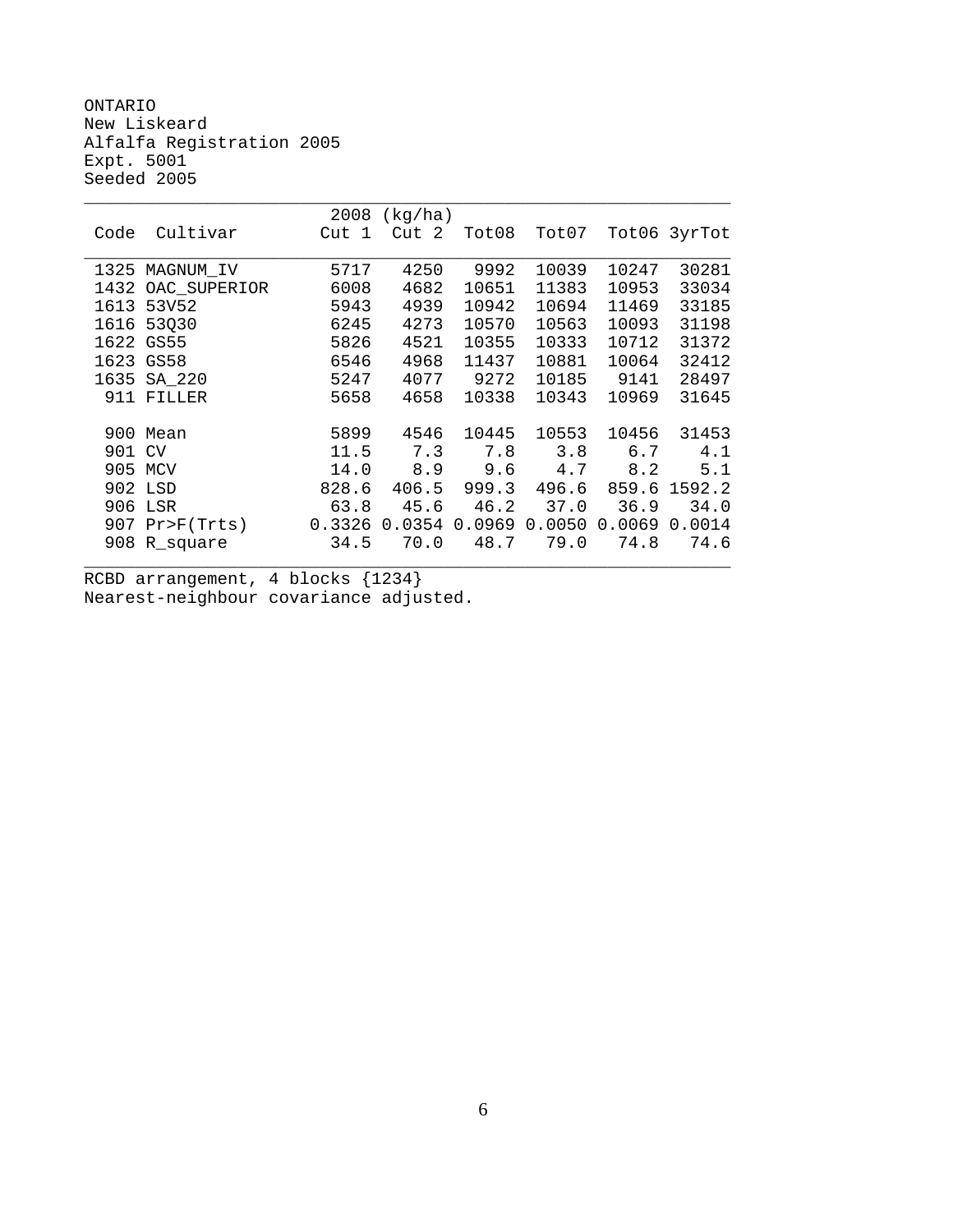ONTARIO Elora Registration Trial A -yield Expt. 2821 Seeded 2005

|          |                                     |                  | 2008 (kg/ha)     |              |                                                  |                |                |                |
|----------|-------------------------------------|------------------|------------------|--------------|--------------------------------------------------|----------------|----------------|----------------|
| Code     | Cultivar                            | Cut <sub>1</sub> | Cut <sub>2</sub> | Cut 3        | Tot08                                            | Tot07          |                | Tot06 3yrTot   |
|          |                                     | 4321             |                  | 2464         | 10710                                            | 11635          | 12130          | 34529          |
|          | 1325 MAGNUM_IV<br>1432 OAC_SUPERIOR | 4316             | 3791<br>4073     | 2625         | 10944                                            | 12471          | 12514          | 35863          |
|          | 1584 54H91                          | 4048             | 3633             | 2213         | 9919                                             | 10316          | 11646          | 31898          |
|          |                                     |                  |                  |              |                                                  |                | 12270          |                |
|          | 1585 DAKOTA                         | 4442             | 3770             | 2689         | 10851                                            | 12183          |                | 35337          |
|          | 1613 53V52<br>1616 53Q30            | 4374<br>4209     | 3826<br>3828     | 2580<br>2662 | 10735<br>10774                                   | 11839<br>12217 | 11938<br>11058 | 34371<br>33933 |
|          |                                     |                  |                  |              |                                                  |                |                |                |
|          | 1617 WL_348_AP                      | 4376             | 3913             | 2644         | 10927                                            | 12914          | 12398          | 36290          |
|          | 1618 WL345LH                        | 3765             | 3686             | 2382         | 9702                                             | 11291          | 11788          | 32852          |
|          | 1619 EVERMORE                       | 4705             | 4144             | 2757         | 11609                                            | 12989          | 12939          | 37562          |
|          | 1620 MARVEL                         | 4620             | 4233             | 2868         | 11705                                            | 13101          | 12518          | 37451          |
|          | 1621 SL-A5001                       | 4501             | 3911             | 2601         | 11070                                            | 12525          | 12448          | 35879          |
|          | 1622 ELEVATE                        | 4441             | 3759             | 2666         | 10904                                            | 11646          | 12468          | 34995          |
|          | 1623 FORCE                          | 4886             | 3922             | 2884         | 11824                                            | 12776          | 12399          | 37003          |
|          | 1624 QS05009                        | 4388             | 4127             | 2885         | 11294                                            | 12703          | 12105          | 35937          |
|          | 1625 QS04027                        | 4570             | 4220             | 2908         | 11778                                            | 12986          | 11838          | 36928          |
|          | 1626 QS04023                        | 4004             | 3957             | 2577         | 10589                                            | 11388          | 11294          | 33371          |
|          | 1627 QS15041                        | 4295             | 4122             | 2801         | 11480                                            | 12529          | 12164          | 36343          |
|          | 1628 TOWER_ST                       | 4349             | 3567             | 2475         | 10238                                            | 11629          | 11111          | 33019          |
|          | 1630 FSG400LH                       | 4328             | 3638             | 2413         | 10212                                            | 11953          | 11819          | 34030          |
|          | 1631 FSG406                         | 4432             | 3972             | 2649         | 11088                                            | 13187          | 11693          | 35711          |
|          | 1632 ESCALADE                       | 4194             | 3850             | 2655         | 10734                                            | 12607          | 11903          | 35154          |
|          | 1633 GUARDSMAN_II                   | 4131             | 4030             | 2720         | 10893                                            | 12428          | 11736          | 35021          |
|          | 1635 SA_220                         | 4520             | 3712             | 2489         | 10832                                            | 10571          | 11762          | 33188          |
|          | 1636 RADAR                          | 4344             | 4253             | 2878         | 11409                                            | 14092          | 13189          | 38769          |
|          | 911 FILLER                          | 4166             | 3374             | 2318         | 9619                                             | 10956          | 11825          | 32289          |
| 900 Mean |                                     | 4349             | 3892             | 2632         | 10874                                            | 12197          | 12038          | 35109          |
| 901 CV   |                                     | $6.4$            | 7.3              | 7.5          | 5.5                                              | 7.6            | 5.9            | 5.2            |
| 905 MCV  |                                     | 7.6              | 8.6              | 8.8          | 6.5                                              | 8.9            | 7.0            | $6.1$          |
| 902 LSD  |                                     | 330.9            | 335.9            | 232.5        |                                                  | 703.3 1088.2   |                | 838.0 2150.7   |
| 906 LSR  |                                     | 29.5             | 38.2             | 33.5         | 31.9                                             | 28.8           | 39.3           | 31.3           |
|          | 907 Pr>F(Trts)                      |                  |                  |              | 0.0009 0.0053 0.0001 0.0000 0.0000 0.0133 0.0000 |                |                |                |
|          | 908 R_square                        | 72.7             | 70.8             | 80.4         | 81.6                                             | 75.3           | 60.0           | 75.6           |
|          |                                     |                  |                  |              |                                                  |                |                |                |

\_\_\_\_\_\_\_\_\_\_\_\_\_\_\_\_\_\_\_\_\_\_\_\_\_\_\_\_\_\_\_\_\_\_\_\_\_\_\_\_\_\_\_\_\_\_\_\_\_\_\_\_\_\_\_\_\_\_\_\_\_\_\_\_\_\_\_\_\_\_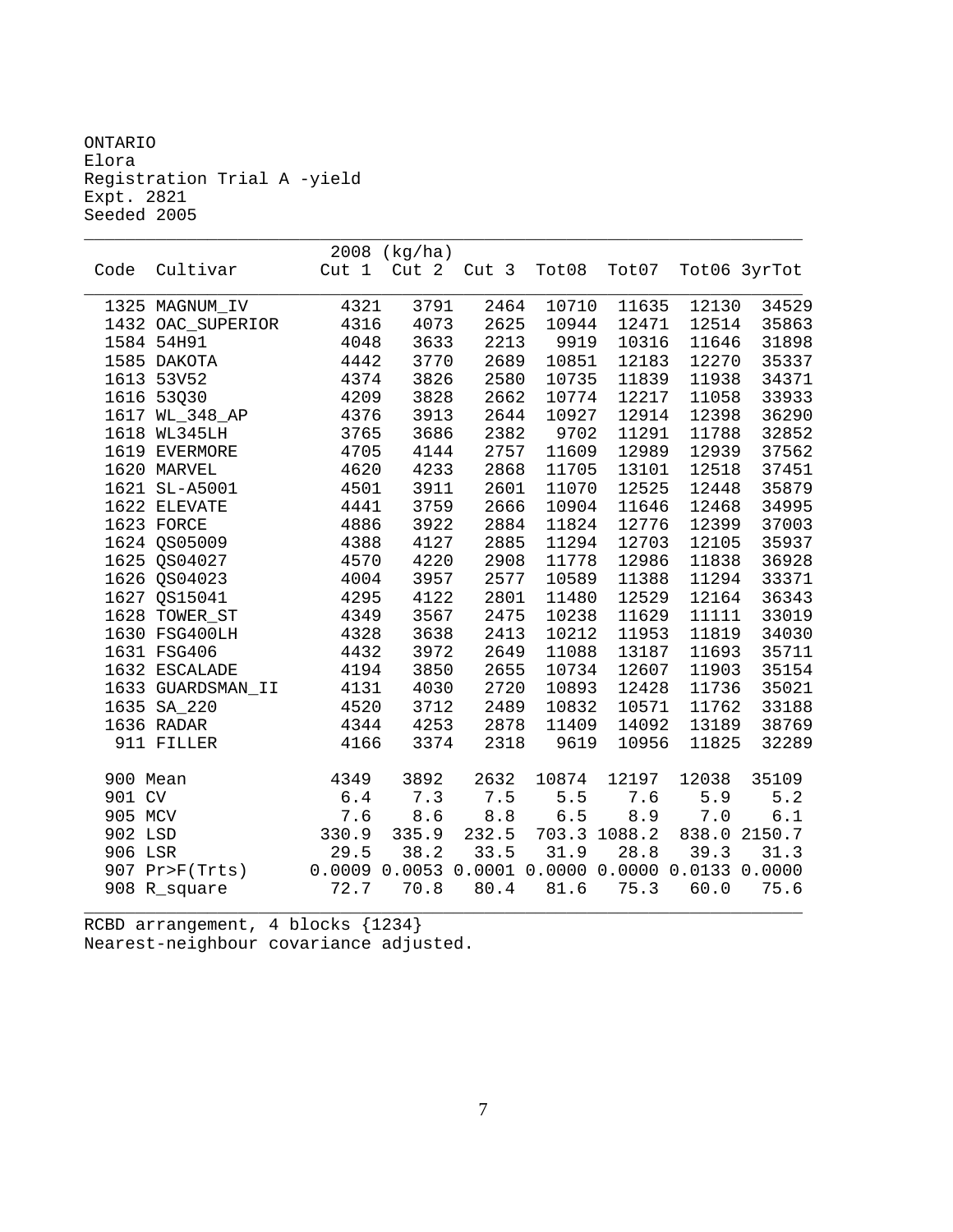# **Alfalfa seeded 2005 - Registration C** Kemptville

|      |                | Cut 1         | Cut 2         | Cut <sub>3</sub> | <b>Total</b>  |
|------|----------------|---------------|---------------|------------------|---------------|
|      | <b>Variety</b> | Yield (kg/ha) | Yield (kg/ha) | Yield (kg/ha)    | Yield (kg/ha) |
| 1616 | 53Q30          | 7130.1        | 3732.2        | 3717.2           | 14579.5       |
| 1613 | 53V52          | 7587.2        | 3725.5        | 3731.3           | 15044.0       |
| 1584 | 54H91          | 6811.4        | 4168.4        | 3661.6           | 14641.3       |
| 1632 | Escalade       | 6761.9        | 4148.0        | 3786.0           | 14695.9       |
| 1619 | Evermore       | 6823.8        | 4491.1        | 3930.3           | 15245.2       |
| 910  | Filler         | 6682.2        | 4213.3        | 3773.6           | 14669.0       |
| 1630 | FSG400LH       | 7641.4        | 4380.0        | 3705.6           | 15727.0       |
| 1631 | <b>FSG406</b>  | 7079.2        | 4151.1        | 3322.6           | 14552.8       |
| 1622 | GS55           | 7436.5        | 4276.9        | 3659.0           | 15372.4       |
| 1623 | GS58           | 7372.1        | 4285.6        | 3958.5           | 15616.2       |
| 1633 | Guardsman_II   | 7152.5        | 3961.1        | 3443.0           | 14556.7       |
| 1325 | Magnum_IV      | 6323.7        | 3988.2        | 3687.0           | 13998.9       |
| 1620 | Marvel         | 7788.9        | 4895.3        | 3964.7           | 16648.8       |
| 1432 | OAC_Superior   | 7076.2        | 4160.7        | 3559.9           | 14796.8       |
| 911  | Filler         | 6623.9        | 4433.3        | 3524.0           | 14581.2       |
| 1626 | QS04023        | 6468.5        | 4527.7        | 3923.6           | 14919.8       |
| 1625 | QS04027        | 6607.7        | 4335.1        | 3840.2           | 14783.0       |
| 1624 | QS05009        | 7082.6        | 4673.4        | 4101.7           | 15857.6       |
| 1628 | QS14032        | 6958.4        | 4249.2        | 3753.4           | 14960.9       |
| 1627 | QS15041        | 6828.3        | 4285.3        | 4046.5           | 15160.1       |
| 1635 | SA 220         | 6747.8        | 4315.2        | 3492.2           | 14555.3       |
| 1621 | <b>SLA5001</b> | 7113.1        | 4314.5        | 3507.5           | 14935.0       |
| 1599 | WL319HQ        | 7198.3        | 4726.9        | 3687.4           | 15612.6       |
| 1618 | WL345LH        | 7274.6        | 3839.4        | 3684.6           | 14798.6       |
| 1617 | WL348AP        | 7371.2        | 4483.5        | 3559.2           | 15413.8       |
|      | <b>Mean</b>    | 7037.7        | 4270.4        | 3720.8           | 15028.9       |
|      | <b>CV</b>      | 9.5           | 14.4          | 10.1             | 6.9           |
|      | P>F            | 0.2           | 0.64          | 0.4              | 0.3           |
|      | <b>LSD</b>     | 946.4         | 865.1         | 530.3            | 1472.6        |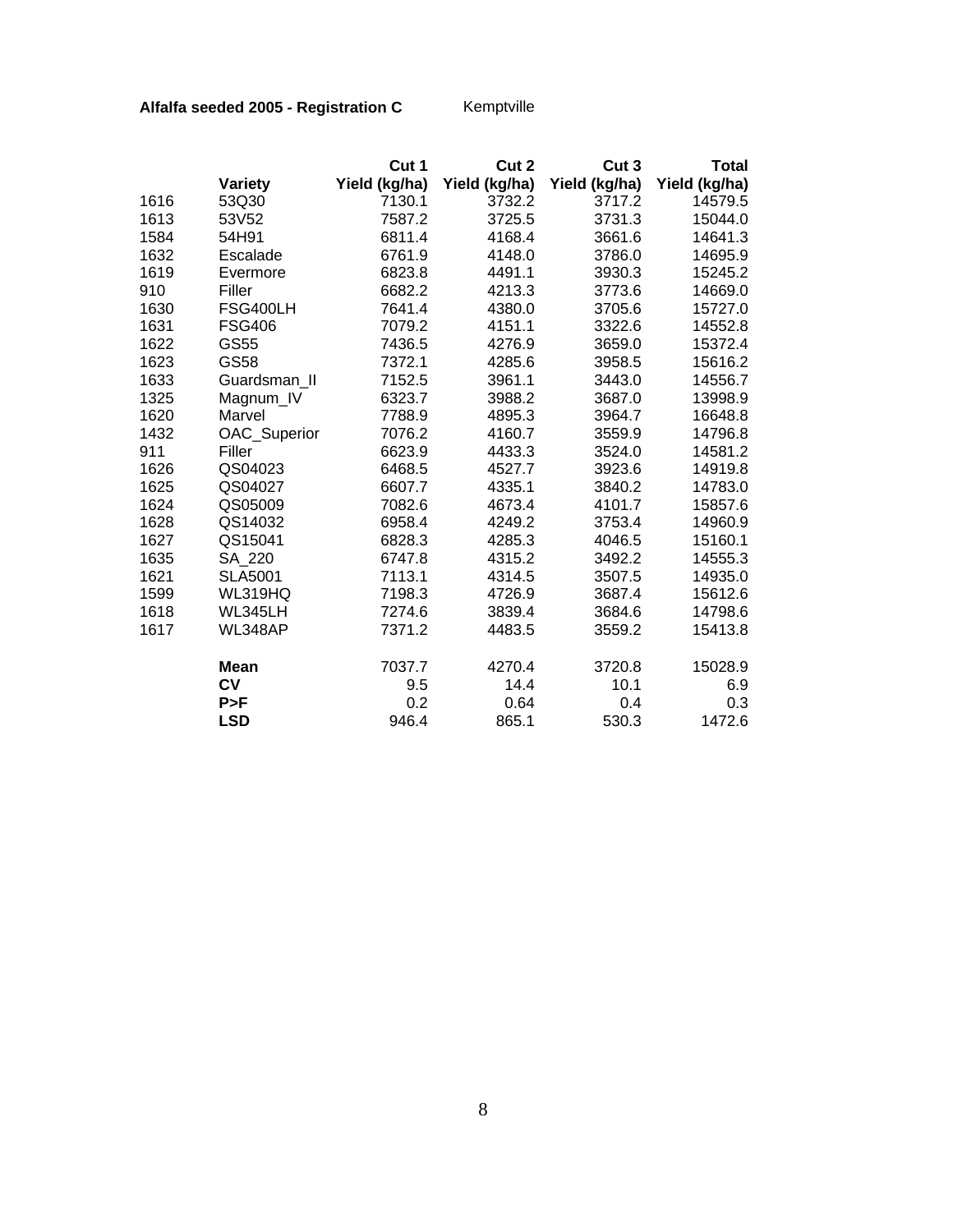ONTARIO Elora Ofcc Registration Trial A Expt. 2859 Seeded 2006

|        |                | 2008                                      | (kg/ha) |             |              |       |              |
|--------|----------------|-------------------------------------------|---------|-------------|--------------|-------|--------------|
| Code   | Cultivar       | Cut <sub>1</sub>                          |         | Cut 2 Cut 3 | Tot08        |       | Tot07 2yrTot |
|        |                |                                           |         |             |              |       |              |
|        | 1325 MAGNUM_IV | 5086                                      | 3820    | 2233        | 11047        | 8149  | 19198        |
| 1432   | OAC_SUPERIOR   | 5352                                      | 3615    | 2212        | 11149        | 7831  | 18950        |
| 1608   | OWEST          | 5388                                      | 3369    | 2214        | 10990        | 7687  | 18612        |
| 1616   | 53Q30          | 5250                                      | 3348    | 2092        | 10753        | 7751  | 18485        |
| 1637   | 53H92          | 5514                                      | 3918    | 2535        | 11864        | 7962  | 19884        |
| 1638   | 54V09          | 5302                                      | 4022    | 2432        | 11842        | 8488  | 20259        |
| 1639   | SF2303         | 5409                                      | 3464    | 2098        | 10985        | 7927  | 18919        |
| 1640   | SF2103         | 4784                                      | 3379    | 2031        | 10126        | 8076  | 18286        |
| 1641   | SF2104         | 5301                                      | 3915    | 2474        | 11667        | 8397  | 20036        |
| 1642   | <b>GS25</b>    | 5382                                      | 3623    | 2067        | 11141        | 8343  | 19420        |
|        | 1643 GS_89     | 5038                                      | 4055    | 2433        | 11549        | 8107  | 19789        |
| 1644   | 42H159 NK      | 5304                                      | 3528    | 2210        | 11133        | 7483  | 18733        |
| 1645   | $X-692$        | 5231                                      | 3762    | 2207        | 11097        | 8059  | 19147        |
| 1646   | WL343HQ        | 5639                                      | 3918    | 2543        | 12083        | 8288  | 20300        |
|        | 1647 OS416     | 5409                                      | 3445    | 2083        | 10844        | 7885  | 18881        |
|        | 1648 OS34029   | 5140                                      | 3214    | 2002        | 10431        | 7654  | 17948        |
| 1649   | STELLAR FG     | 4985                                      | 3416    | 2094        | 10586        | 7904  | 18458        |
| 1650   | QS25006        | 5055                                      | 3980    | 2398        | 11418        | 8213  | 19592        |
|        | 1651 QS35006   | 5280                                      | 3784    | 2402        | 11526        | 8039  | 19504        |
|        | 911 Filler     | 5223                                      | 3931    | 2328        | 11434        | 8141  | 19648        |
|        |                |                                           |         |             |              |       |              |
|        | 900 Mean       | 5254                                      | 3675    | 2254        | 11183        | 8019  | 19202        |
| 901 CV |                | 7.5                                       | 12.6    | 17.2        | 9.4          | 7.5   | 7.8          |
|        | 905 MCV        | 8.9                                       | 15.0    | 20.5        | 11.2         | 8.9   | 9.3          |
|        | 902 LSD        | 469.5                                     | 550.6   |             | 462.7 1256.9 | 713.2 | 1789.5       |
|        | 906 LSR        | 54.9                                      | 65.5    | 85.5        | 64.2         | 71.0  | 76.1         |
|        | 907 Pr>F(Trts) | 0.4915 0.2528 0.6870 0.5874 0.7507 0.6969 |         |             |              |       |              |
|        | 908 R_square   | 51.9                                      | 48.0    | 47.5        | 47.1         | 55.3  | 50.7         |
|        |                |                                           |         |             |              |       |              |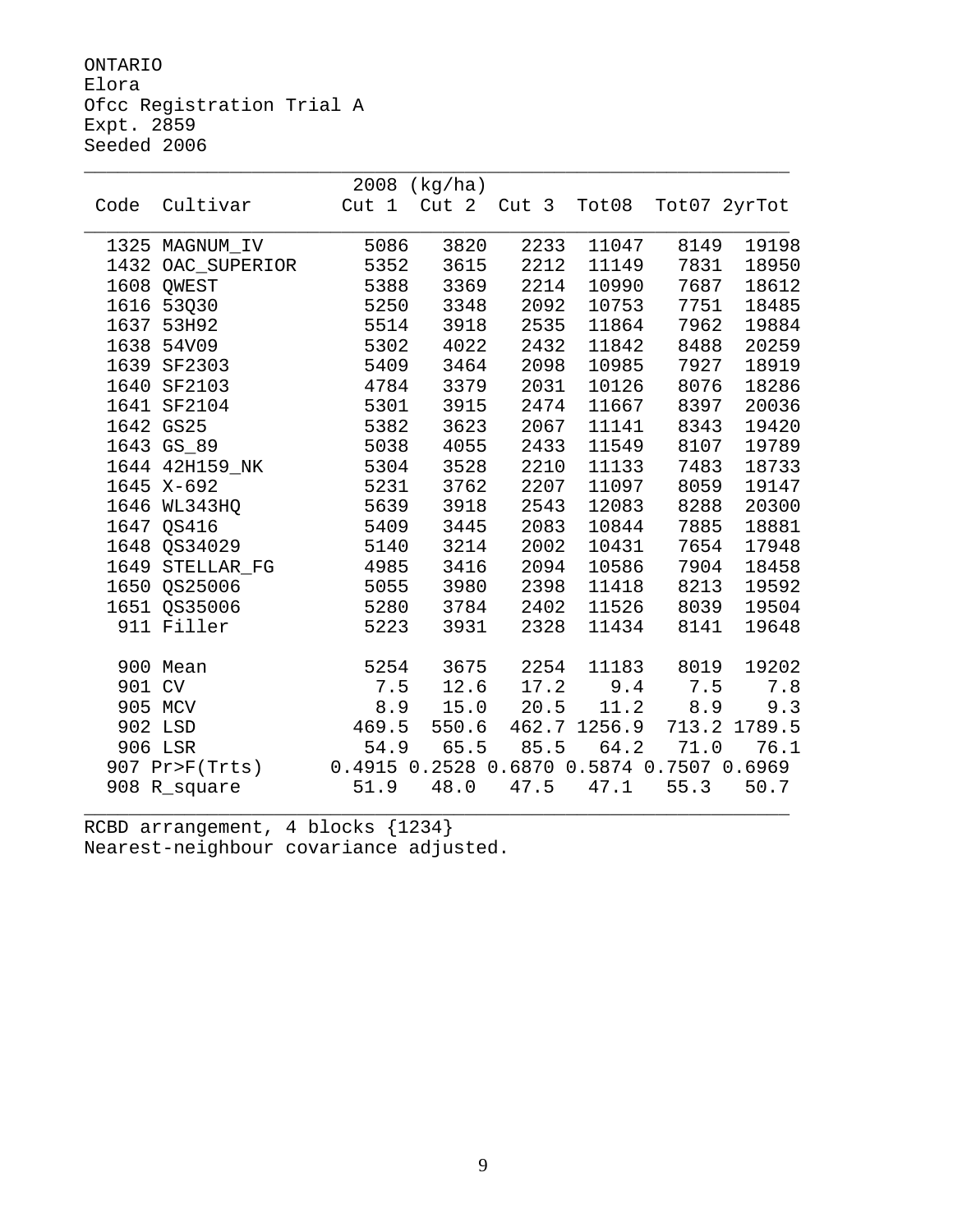ONTARIO New Liskeard Alfalfa Registration 2006 Expt. 6001 Seeded 2006

|        |                  | 2008   | (kg/ha) |        |        |              |
|--------|------------------|--------|---------|--------|--------|--------------|
| Code   | Cultivar         | Cut 1  | Cut 2   | Tot08  |        | Tot07 2yrTot |
|        |                  |        |         |        |        |              |
|        | 1325 MAGNUM_IV   | 6459   | 3632    | 9846   | 9291   | 18632        |
| 1432   | OAC_SUPERIOR     | 6289   | 4029    | 10231  | 9541   | 19729        |
| 1616   | 53030            | 6768   | 4116    | 10915  | 9247   | 20547        |
| 1638   | 54V09            | 6759   | 4402    | 11785  | 9818   | 22084        |
| 1645   | X 692            | 5793   | 4069    | 9867   | 9517   | 19352        |
| 911    | FILLER           | 5755   | 3724    | 9152   | 8677   | 17544        |
|        |                  |        |         |        |        |              |
| 900    | Mean             | 6304   | 3996    | 10299  | 9349   | 19648        |
| 901 CV |                  | 8.6    | 8.1     | 7.3    | 5.8    | 5.7          |
| 905    | MCV              | 10.7   | 10.1    | 9.1    | 7.2    | 7.2          |
|        | 902 LSD          | 676.7  | 402.9   | 940.6  |        | 675.3 1410.6 |
|        | 906 LSR          | 66.8   | 52.3    | 35.7   | 59.2   | 31.1         |
|        | $907$ Pr>F(Trts) | 0.1514 | 0.1853  | 0.0533 | 0.2219 | 0.0540       |
|        | 908 R_square     | 66.9   | 64.1    | 65.9   | 66.1   | 68.4         |
|        |                  |        |         |        |        |              |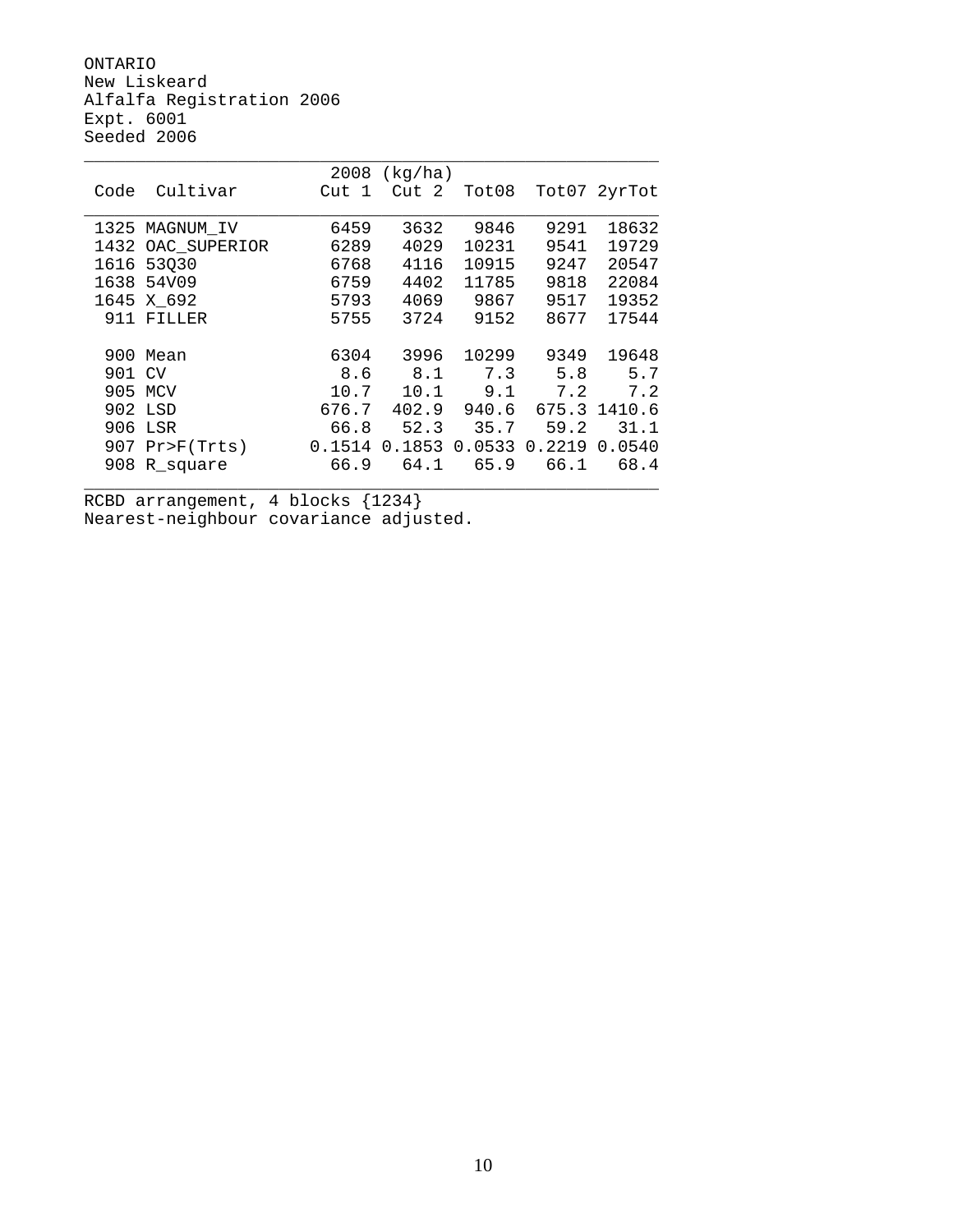## **Alfalfa seeded 2007 Douglas ON (re-seeding of 2006 alfalfa)**

|      |                | Cut 1  | Cut 2                       | Cut 3         | Total         |
|------|----------------|--------|-----------------------------|---------------|---------------|
|      | <b>Variety</b> |        | Yield (kg/ha) Yield (kg/ha) | Yield (kg/ha) | Yield (kg/ha) |
| 1644 | 42H159NK       | 4908.7 | 3484.5                      | 2678.2        | 11071.4       |
| 1637 | 53H92          | 4907.9 | 2968.9                      | 2643.6        | 10520.4       |
| 1616 | 53Q30          | 5294.0 | 3057.3                      | 2458.7        | 10810.1       |
| 1638 | 54V09          | 4764.8 | 2886.4                      | 2505.0        | 10156.2       |
| 1325 | Magnum_IV      | 3898.2 | 3417.5                      | 2384.1        | 9699.8        |
| 1432 | OAC_Superior   | 5216.8 | 3143.3                      | 2655.3        | 11015.5       |
| 911  | <b>FILLER</b>  | 5154.4 | 3429.7                      | 2513.7        | 11097.7       |
| 1650 | QS25006        | 5240.1 | 3333.8                      | 2319.8        | 10893.6       |
| 1648 | QS34029        | 4494.5 | 3575.5                      | 2668.2        | 10738.2       |
| 1651 | QS35006        | 5298.3 | 3244.5                      | 2641.3        | 11184.0       |
| 1647 | QS416          | 4357.7 | 3582.1                      | 2389.8        | 10329.5       |
| 1649 | QS85029        | 5349.0 | 3460.5                      | 2630.8        | 11440.3       |
| 1640 | SF2103         | 5182.8 | 2768.9                      | 2499.6        | 10451.3       |
| 1641 | SF2104         | 4744.3 | 3395.9                      | 2543.8        | 10683.9       |
| 1639 | SF2303         | 4549.1 | 3068.3                      | 2795.6        | 10413.0       |
| 1646 | WL343HQ        | 5091.6 | 3406.7                      | 2773.9        | 11272.0       |
| 1645 | X-692          | 4681.8 | 2888.9                      | 2470.6        | 10041.3       |
|      | Mean           | 4890.2 | 3241.9                      | 2563.1        | 10695.2       |
|      | <b>CV</b>      | 18.0   | 11.4                        | 7.9           | 9.2           |
|      | P>F            | 0.64   | 0.03                        | 0.05          | 0.54          |
|      | <b>LSD</b>     | 1251.8 | 523.8                       | 287.3         | 1393.6        |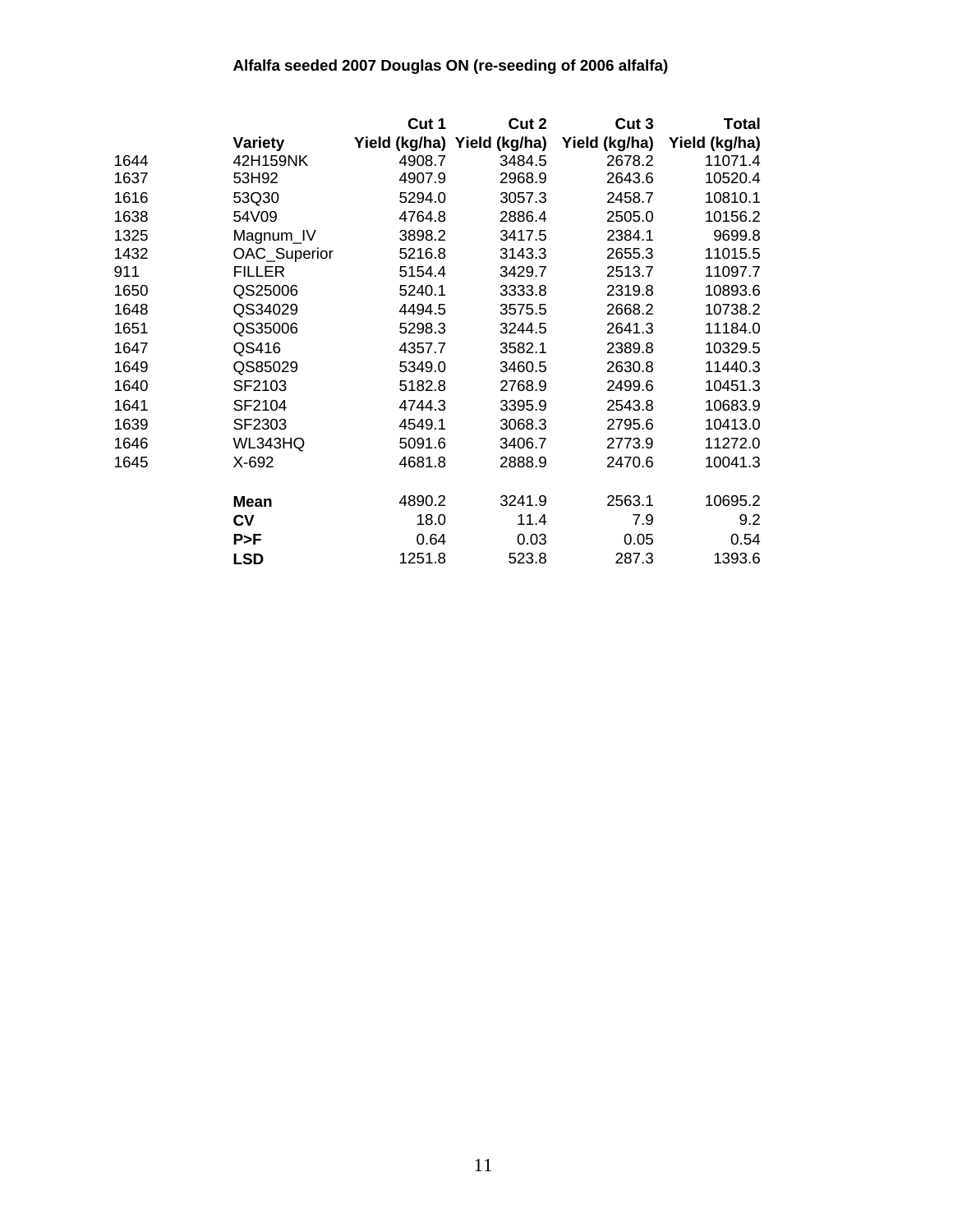ONTARIO Huron Park Alfalfa Registration 2006 Expt. 5065 Seeded 2006

|      |              | 2008   | (kg/ha)    |                   |        |        |              |
|------|--------------|--------|------------|-------------------|--------|--------|--------------|
| Code | Cultivar     | Cut 1  | - 2<br>Cut | Cut <sub>3</sub>  | Tot08  |        | Tot07 2yrTot |
|      |              |        |            |                   |        |        |              |
| 1325 | MAGNUM_IV    | 7550   | 9737       | 2389              | 19561  | 9726   | 29252        |
| 1432 | OAC_SUPERIOR | 8093   | 9591       | 2389              | 20166  | 10425  | 30997        |
| 1639 | SF2303       | 7446   | 8207       | 2164              | 17764  | 14874  | 32874        |
| 1640 | SF2103       | 6520   | 10405      | 2700              | 19766  | 15618  | 35092        |
| 1641 | SF2104       | 7666   | 8918       | 2627              | 19118  | 9768   | 28693        |
|      | 1642 GS25    | 6911   | 8825       | 2484              | 18203  | 16002  | 33550        |
| 1643 | GS_89        | 7558   | 8373       | 2461              | 18464  | 9839   | 28643        |
| 1644 | 42H159 NK    | 7407   | 8582       | 2279              | 18186  | 18396  | 36645        |
| 911  | FILLER       | 7983   | 9589       | 2072              | 19702  | 16988  | 36820        |
|      |              |        |            |                   |        |        |              |
| 900  | MEAN         | 7459   | 9136       | 2396              | 18992  | 13515  | 32507        |
| 901  | CV           | 11.0   | 13.2       | 14.7              | 10.1   | 4.8    | 6.6          |
| 905  | MCV          | 13.4   | 16.0       | 17.8              | 12.2   | 5.8    | 8.1          |
|      | 902 LSD      | 999.2  | 1465.4     | 426.8             | 2321.2 |        | 785.7 2619.2 |
| 906  | LSR          | 63.5   | 66.7       | 68.0              | 96.6   | 9.1    | 32.0         |
| 907  | PR>F(TRTS)   | 0.3219 |            | $0.2456$ $0.3010$ | 0.6149 | 0.0000 | 0.0000       |
|      |              |        |            |                   |        |        |              |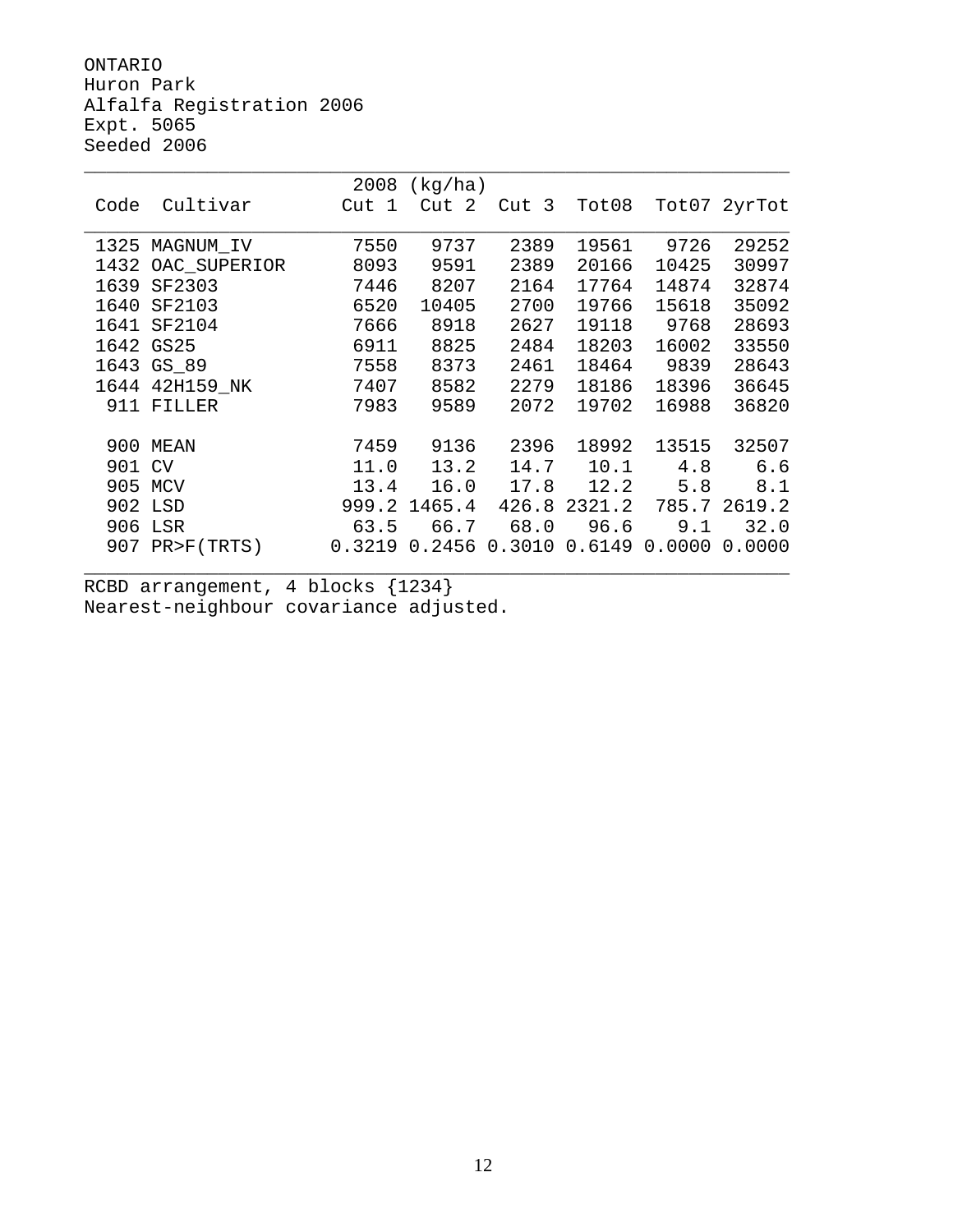ONTARIO Thunder Bay Alfalfa Registration 2006 Seeded 2006

|          |                   |                  | $2008$ (kg/ha)       |       |  |
|----------|-------------------|------------------|----------------------|-------|--|
| Code     | Cultivar          | Cut <sub>1</sub> | Cut 2                | Tot08 |  |
|          |                   |                  |                      |       |  |
|          | 1325 MAGNUM_IV    | 3060             | 1984                 | 5043  |  |
|          | 1432 OAC_SUPERIOR | 2909             | 1976                 | 4884  |  |
| 1600 4.2 |                   | 2999             | 2098                 | 5097  |  |
|          | 911 FILLER        | 3248             | 2066                 | 5315  |  |
|          |                   |                  |                      |       |  |
| 900      | MEAN              | 3054             | 2031                 | 5085  |  |
| 901 CV   |                   | 9.4              | 8.4                  | 6.6   |  |
|          | 902 LSD           | ΝS               | ΝS                   | ΝS    |  |
|          | 907 PR>F(TRTS)    |                  | 0.4335 0.6893 0.3881 |       |  |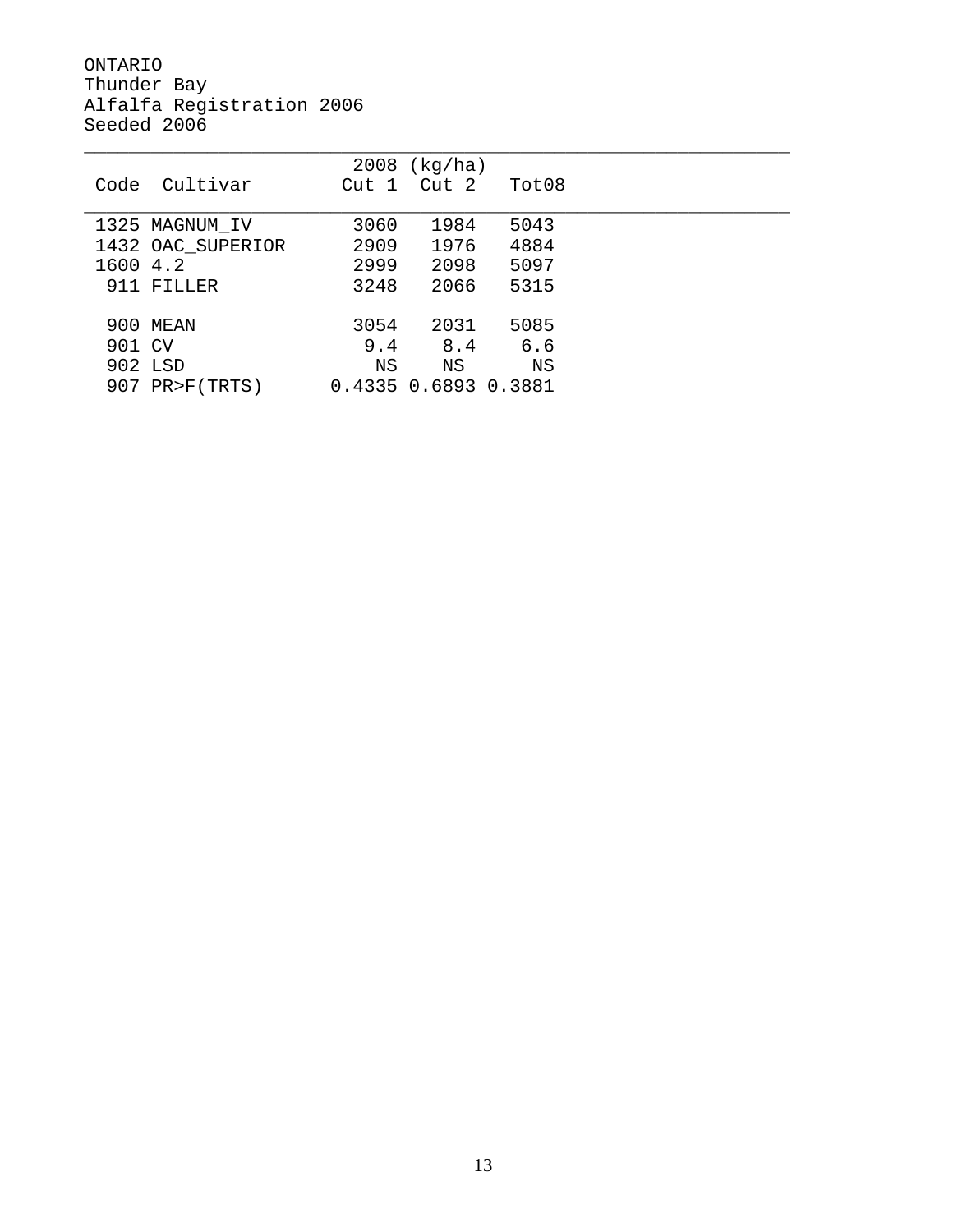ONTARIO New Liskeard Alfalfa Expt. 7007 Seeded 2007

|      |               | 2008  | (kg/ha)         |        |
|------|---------------|-------|-----------------|--------|
| Code | Cultivar      | Cut 1 | Cut 2           | Tot08  |
|      |               |       |                 |        |
| 1432 | OAC_SUPERIOR  | 6386  | 4510            | 11087  |
| 1638 | 54V09         | 6106  | 4705            | 10943  |
|      | 1652 55V48    | 5718  | 4721            | 10429  |
| 1653 | <b>DS450</b>  | 6185  | 4785            | 10908  |
| 1654 | <b>DS723</b>  | 6077  | 4876            | 10833  |
| 1655 | L447HD        | 5947  | 4735            | 10555  |
| 1656 | 13017         | 5818  | 4813            | 10717  |
| 1657 | 15029         | 5912  | 4901            | 11020  |
| 1660 | <b>QS0131</b> | 6167  | 4838            | 10901  |
|      | 1661 SF2004   | 6724  | 5071            | 11676  |
| 911  | FILLER        | 5782  | 5110            | 10818  |
|      |               |       |                 |        |
| 900  | Mean          | 6075  | 4824            | 10899  |
| 901  | <b>CV</b>     | 9.8   | 6.7             | 5.8    |
| 905  | <b>MCV</b>    | 11.8  | 8.0             | 7.0    |
| 902  | LSD           | 717.3 | 388.1           | 763.7  |
| 906  | LSR           | 71.3  | 64.7            | 61.2   |
| 907  | Pr > F(Trts)  |       | $0.5145$ 0.4561 | 0.4496 |
| 908  | R square      | 64.9  | 40.7            | 64.3   |
|      |               |       |                 |        |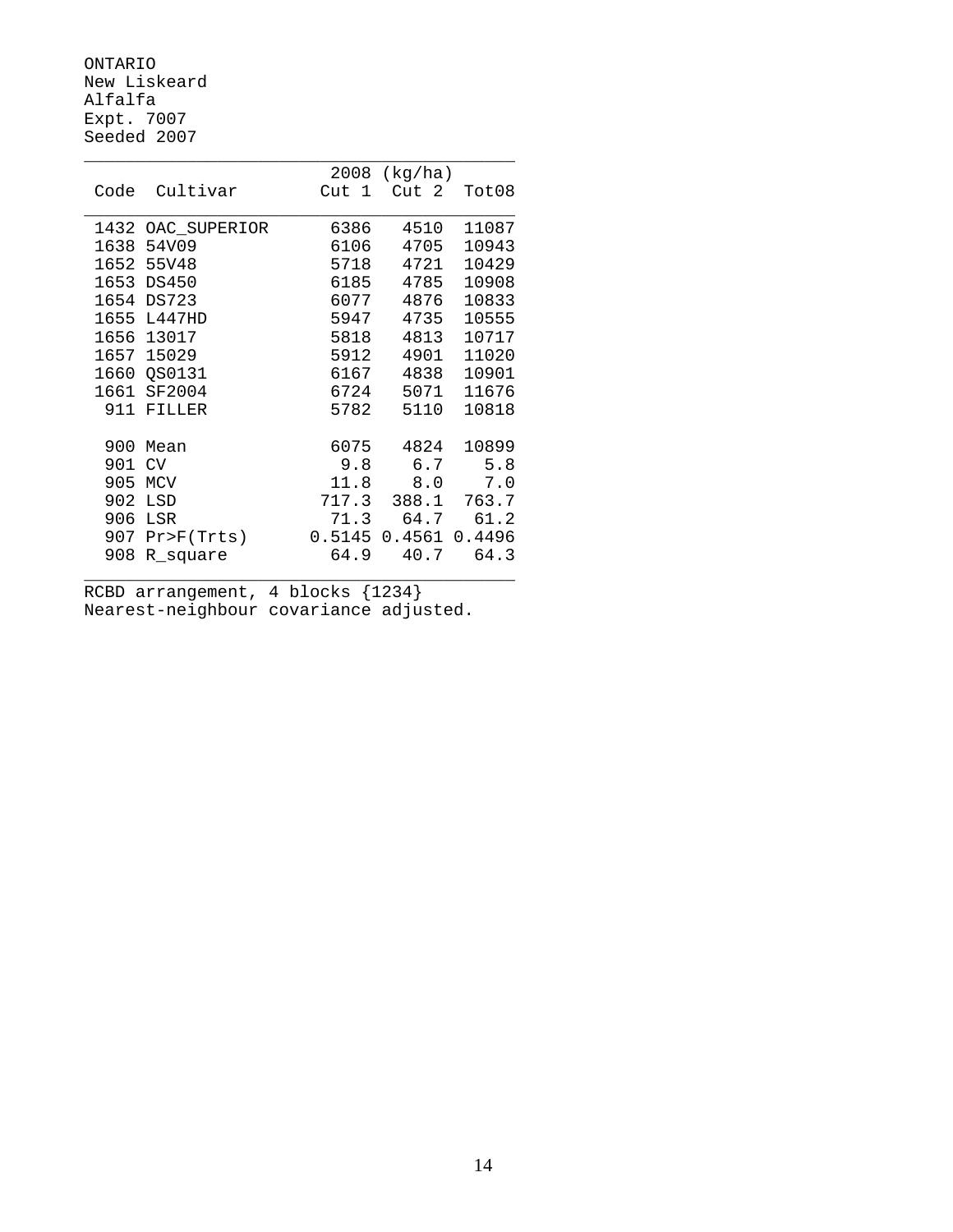E2825 Alfalfa performance, Elora, 2005 seeded, 2008 harvest.

|           |                     |        | Yield (kg/ha) |        |        |
|-----------|---------------------|--------|---------------|--------|--------|
| Code      |                     | Cut 1  | Cut 2         | Cut 3  | Total  |
| 1073      | <b>SURPASS</b>      | 4257   | 4150          | 2847   | 11241  |
| 1294      | <b>DOMINION</b>     | 3595   | 3479          | 2281   | 9355   |
| 1325      | <b>MAGNUM IV</b>    | 4373   | 3823          | 2598   | 10770  |
| 1388      | GOLD_PLUS_MF        | 3847   | 3685          | 2525   | 10062  |
| 1392      | AMERIGRAZE40        | 3891   | 3900          | 2639   | 10414  |
| 1402      | <b>GRAZEMASTER</b>  | 4158   | 3922          | 2843   | 10903  |
| 1409      | AFFINITY+Z          | 3847   | 3478          | 2251   | 9574   |
| 1410      | <b>STALLION</b>     | 3974   | 4003          | 2658   | 10648  |
| 1411      | <b>JOLT</b>         | 3812   | 3664          | 2499   | 10002  |
| 1416      | <b>RENAISSANCE</b>  | 3972   | 3638          |        | 10012  |
| 1419      |                     |        |               | 2399   |        |
|           | 54V54               | 3822   | 3553          | 2558   | 9963   |
| 1432      | OAC_SUPERIOR        | 4152   | 3945          | 2589   | 10696  |
| 1448      | PICKSD8925MF        | 3464   | 3434          | 2312   | 9217   |
| 1462      | <b>RHINO</b>        | 3853   | 3756          | 2508   | 10142  |
| 1471      | <b>ENHANCER</b>     | 4167   | 4056          | 2819   | 11027  |
| 1474      | <b>GENEVA</b>       | 4041   | 3862          | 2759   | 10661  |
| 1479      | <b>MARQUIS</b>      | 3298   | 3252          | 2400   | 8924   |
| 1481      | <b>APPROVED</b>     | 3720   | 3380          | 2373   | 9476   |
| 1482      | <b>WINTERGOLD</b>   | 3820   | 3758          | 2678   | 10238  |
| 1486      | <b>AC BRADOR</b>    | 3733   | 3475          | 2253   | 9438   |
| 1498      | $-134$              | 4122   | 4107          | 3045   | 11270  |
| 1504      | PICKSD2065MF        | 4073   | 4002          | 2777   | 10858  |
| 1512      | WL_327              | 3882   | 3903          | 2690   | 10495  |
| 1521      | MAGNUM_3801         | 4010   | 3883          | 2569   | 10459  |
| 1524      | <b>HYBRID-FORCE</b> | 4236   | 3900          | 2840   | 11001  |
| 1525      | FORECAST_100        | 3909   | 3806          | 2535   | 10254  |
| 1527      | <b>MACON</b>        | 3473   | 3658          | 2440   | 9570   |
| 1535      | <b>RELIANCE</b>     | 3978   | 3798          | 2584   | 10377  |
| 1537      | <b>VALIANT</b>      | 4368   | 3937          | 2601   | 10902  |
| 1541      | MULTIPLIER 3        | 3140   | 3140          | 2093   | 8383   |
| 1577      | <b>STARBUCK</b>     | 4030   | 3675          | 2574   | 10264  |
| 1579      | <b>ASCEND</b>       | 4227   | 4024          | 2803   | 11069  |
| 1580      | <b>STEAK</b>        | 3782   | 3342          | 2432   | 9550   |
| 1582      | 54V46               | 4254   | 4006          | 2795   | 11045  |
| 1584      | 54H91               | 3719   | 3820          | 2462   | 9996   |
| 1586      | CK2000              | 3765   | 3334          | 2284   | 9390   |
| 1599      | WL319HQ             | 4093   | 3761          | 2676   | 10539  |
| 1600      | 42                  | 3972   | 3979          | 2737   | 10671  |
| 1601      | FSG300LH            | 3585   | 3605          | 2432   | 9635   |
|           | <b>GENOA</b>        | 4155   |               |        |        |
| 1607      |                     |        | 4139          | 2824   | 11111  |
| 1609      | <b>GH700</b>        | 4100   | 3787          | 2723   | 10599  |
| 1610      | SA034               | 4226   | 3808          | 2652   | 10692  |
| 1613      | 53V52               | 3934   | 3756          | 2537   | 10221  |
| 1615      | <b>STEALTHSF</b>    | 4359   | 4430          | 2891   | 11688  |
| 1624      | QS05009             | 4286   | 4235          | 2920   | 11453  |
| 1633      | <b>GUARDSMAN II</b> | 3978   | 3448          | 2366   | 9784   |
| 1635      | SA_220              | 4187   | 3922          | 2789   | 10886  |
| 1636      | CW75046             | 3935   | 3974          | 2618   | 10511  |
| 911       | filler              | 3702   | 3524          | 2415   | 9647   |
| mean      |                     | 3944   | 3774          | 2590   | 10308  |
|           | se                  | 170.91 | 152.28        | 129.76 | 398.81 |
| $CV(\% )$ |                     | 6.8    | 6.3           | 7.2    | 5.6    |
|           |                     |        |               |        |        |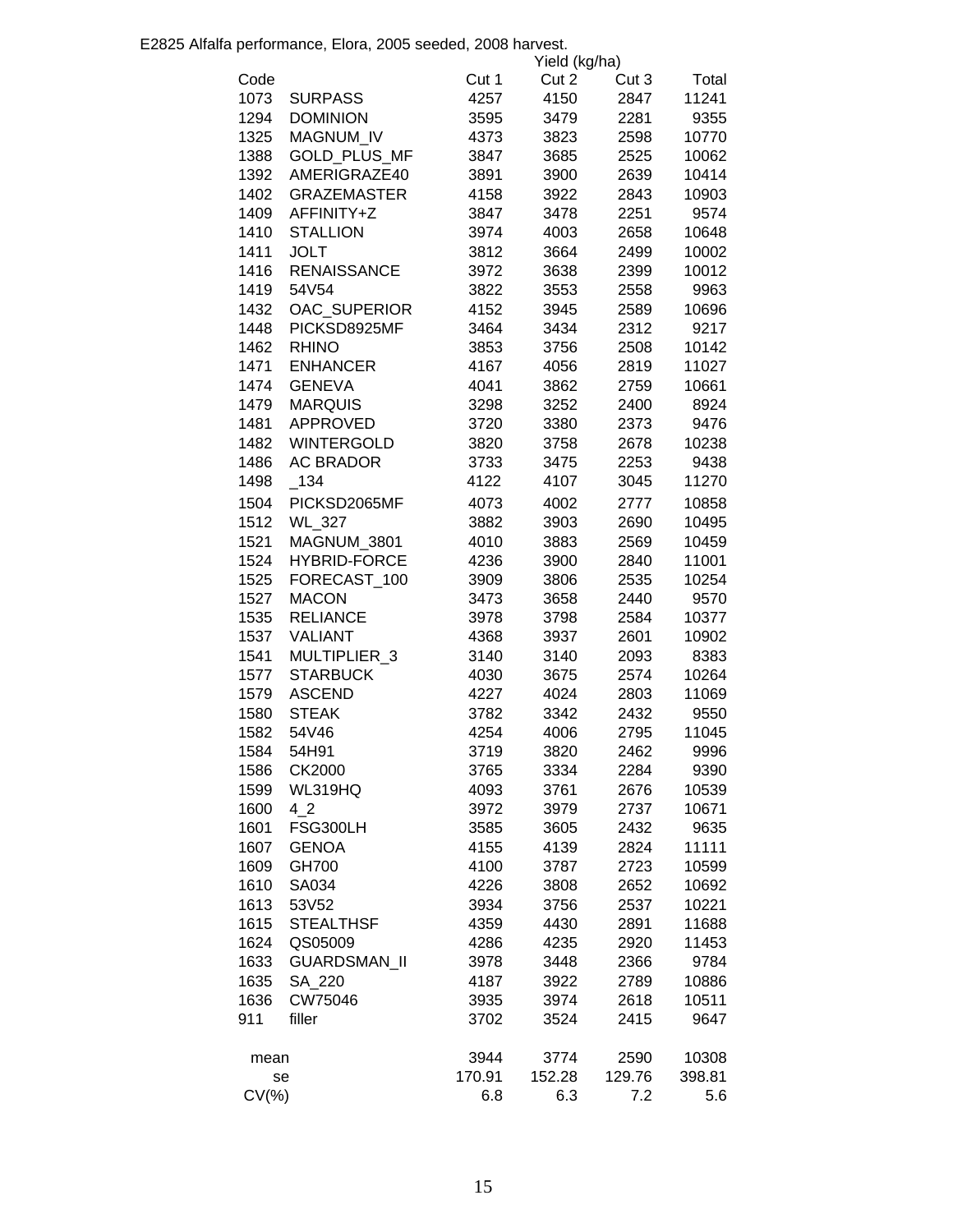|              | E2829 Alfalfa Performance Trial, seeded 2005, harvested 2008, New Liskeard. |       | Yield (kg/ha) |       |
|--------------|-----------------------------------------------------------------------------|-------|---------------|-------|
| Entry        |                                                                             | Cut 1 | Cut 2         | Total |
| 1073         | <b>SURPASS</b>                                                              | 7225  | 4784          | 11996 |
| 1294         | <b>DOMINION</b>                                                             | 6939  | 5485          | 12407 |
| 1325         | MAGNUM_IV                                                                   | 6590  | 5047          | 11618 |
| 1388         | GOLD_PLUS_MF                                                                | 6966  | 5325          | 12293 |
| 1392         | AMERIGRAZE40                                                                | 7109  | 4879          | 11977 |
| 1402         | <b>GRAZEMASTER</b>                                                          | 6081  | 4994          | 11052 |
| 1409         | AFFINITY+Z                                                                  | 7189  | 4800          | 11973 |
| 1410         | <b>STALLION</b>                                                             | 6635  | 5093          | 11747 |
| 1411         | <b>JOLT</b>                                                                 | 6564  | 4768          | 11347 |
| 1416         | <b>RENAISSANCE</b>                                                          | 6501  | 4996          | 11510 |
| 1419         | 54V54                                                                       | 6251  | 4852          | 11137 |
| 1432         | OAC_SUPERIOR                                                                | 6707  | 4884          | 11612 |
| 1448         | PICKSD8925MF                                                                | 6742  | 4690          | 11441 |
| 1462         | <b>RHINO</b>                                                                | 6179  | 4675          | 10869 |
| 1471         | ENHANCER                                                                    | 6242  | 4342          | 10622 |
| 1474         | <b>GENEVA</b>                                                               | 6179  | 4608          | 10822 |
|              | <b>MARQUIS</b>                                                              | 7145  |               |       |
| 1479<br>1481 | APPROVED                                                                    |       | 4386          | 11562 |
|              |                                                                             | 6680  | 4748          | 11482 |
| 1482         | WINTERGOLD                                                                  | 7082  | 4564          | 11687 |
| 1486         | AC_BRADOR                                                                   | 6170  | 4886          | 11085 |
| 1498         | 134                                                                         | 6948  | 4739          | 11722 |
| 1504         | PICKSD2065MF                                                                | 7189  | 4568          | 11748 |
| 1512         | <b>WL_327</b>                                                               | 6930  | 4721          | 11639 |
| 1521         | MAGNUM_3801                                                                 | 6161  | 4978          | 11123 |
| 1524         | <b>HYBRID-FORCE</b>                                                         | 5562  | 5058          | 10627 |
| 1525         | FORECAST_100                                                                | 6707  | 5053          | 11753 |
| 1527         | <b>MACON</b>                                                                | 7520  | 5375          | 12876 |
| 1535         | <b>RELIANCE</b>                                                             | 5821  | 5331          | 11140 |
| 1537         | <b>VALIANT</b>                                                              | 6277  | 5392          | 11680 |
| 1541         | MULTIPLIER_3                                                                | 6134  | 5302          | 11443 |
| 1577         | <b>STARBUCK</b>                                                             | 7020  | 5155          | 12178 |
| 1579         | <b>ASCEND</b>                                                               | 6411  | 5245          | 11683 |
| 1580         | <b>STEAK</b>                                                                | 7154  | 5099          | 12265 |
| 1582         | 54V46                                                                       | 5857  | 5139          | 10997 |
| 1584         | 54H91                                                                       | 6796  | 5035          | 11795 |
| 1586         | CK2000                                                                      | 6027  | 4908          | 10942 |
| 1599         | WL319HQ                                                                     | 6868  | 5189          | 12017 |
| 1600         | <b>SATELLITE</b>                                                            | 6340  | 5529          | 11827 |
| 1601         | FSG300LH                                                                    | 7261  | 5066          | 12307 |
| 1607         | <b>GENOA</b>                                                                | 6099  | 5229          | 11295 |
| 1609         | GH700                                                                       | 7574  | 4857          | 12386 |
| 1610         | SA034                                                                       | 6644  | 4785          | 11390 |
| 1613         | 53V52                                                                       | 6456  | 4526          | 10977 |
| 1615         | <b>STEALTHSF</b>                                                            | 6009  | 4586          | 10586 |
| 1624         | QS05009                                                                     | 6206  | 4454          | 10670 |
| 1633         | GUARDSMAN_II                                                                | 6107  | 4842          | 10947 |
| 1635         | SA_220                                                                      | 6546  | 4582          | 11113 |
| 1636         | CW75046                                                                     | 5669  | 4823          | 10481 |
| 911          | filler                                                                      | 6921  | 5345          | 12258 |
|              |                                                                             |       |               |       |
| 900          | Mean                                                                        | 6579  | 4933          | 11512 |
| 901          | $CV(\%)$                                                                    | 12.0  | 8.1           | 8.8   |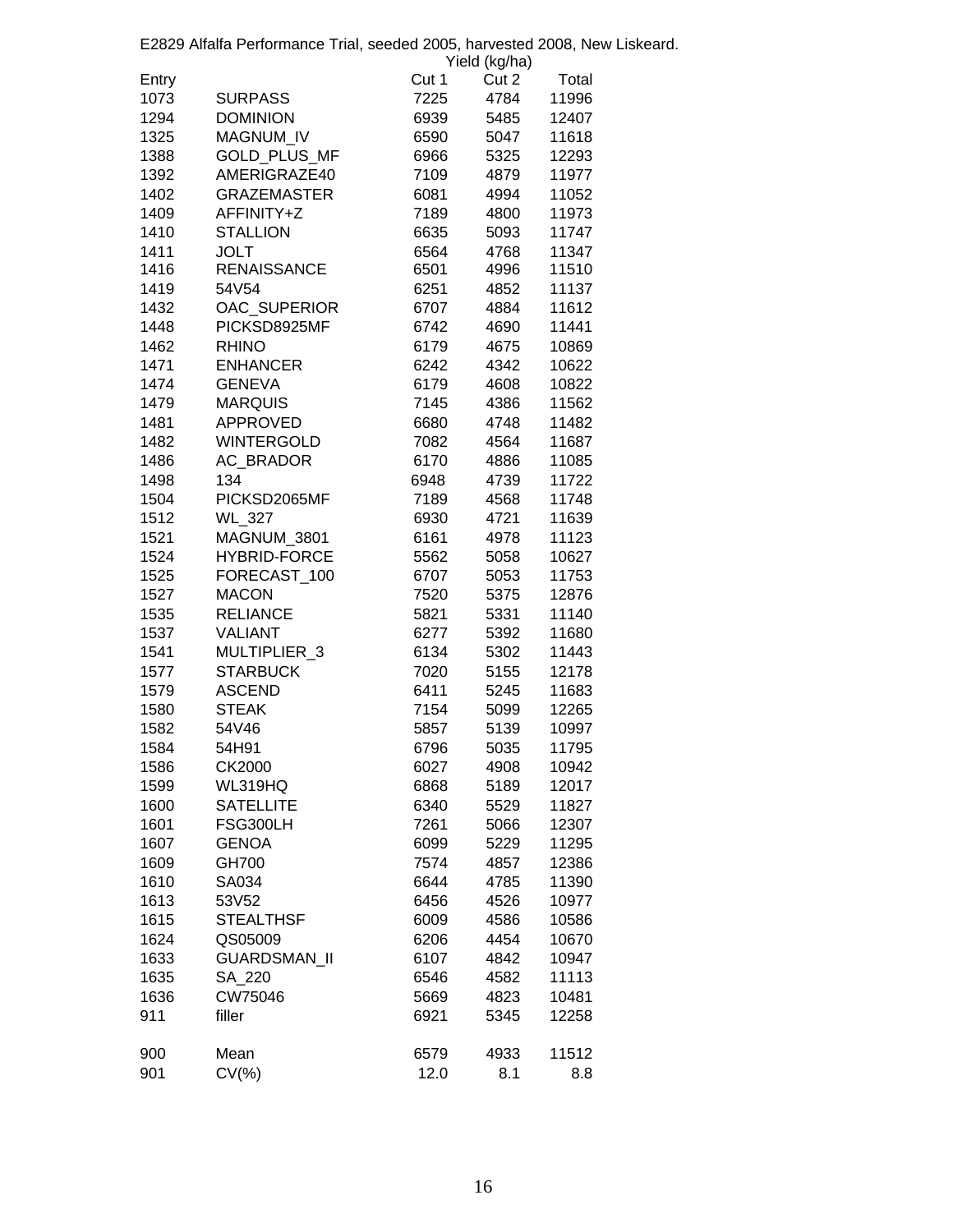|           |                     |       | Yield (kg/ha) |       |       |
|-----------|---------------------|-------|---------------|-------|-------|
| Code      |                     | Cut 1 | Cut 2         | Cut 3 | Total |
| 1073      | <b>SURPASS</b>      | 5619  | 1417          | 2489  | 9531  |
| 1294      | <b>DOMINION</b>     | 5279  | 1658          | 2264  | 9306  |
| 1325      | <b>MAGNUM IV</b>    | 4750  | 1602          | 2240  | 8562  |
| 1388      | <b>GOLD PLUS MF</b> | 5783  | 1669          | 2143  | 9648  |
| 1392      | AMERIGRAZE40        | 6217  | 1749          | 2168  | 10157 |
| 1402      | <b>GRAZEMASTER</b>  | 5722  | 1628          | 2423  | 9810  |
| 1409      | AFFINITY+Z          | 6116  | 1381          | 1906  | 9433  |
| 1410      | <b>STALLION</b>     | 5672  | 1594          | 2367  | 9537  |
| 1411      | <b>JOLT</b>         | 5906  | 1531          | 2045  | 9467  |
| 1416      | <b>RENAISSANCE</b>  | 5805  | 1691          | 2654  | 10000 |
| 1419      | 54V54               | 6049  | 1781          | 2395  | 10158 |
| 1432      | OAC_SUPERIOR        | 6341  | 1640          | 2563  | 10446 |
|           |                     |       |               |       |       |
| 1448      | PICKSD8925MF        | 4880  | 1445          | 2214  | 8456  |
| 1462      | <b>RHINO</b>        | 6011  | 1601          | 2290  | 9812  |
| 1471      | <b>ENHANCER</b>     | 5866  | 1444          | 2427  | 9742  |
| 1474      | <b>GENEVA</b>       | 6214  | 1541          | 2416  | 10257 |
| 1479      | <b>MARQUIS</b>      | 5902  | 1681          | 2173  | 9706  |
| 1481      | <b>APPROVED</b>     | 5832  | 1723          | 1977  | 9567  |
| 1482      | <b>WINTERGOLD</b>   | 5655  | 1842          | 2575  | 10075 |
| 1486      | <b>AC BRADOR</b>    | 5389  | 1641          | 2211  | 9259  |
| 1498      | $-134$              | 5760  | 1524          | 2248  | 9543  |
| 1504      | PICKSD2065MF        | 6196  | 1918          | 2281  | 10399 |
| 1512      | <b>WL_327</b>       | 6141  | 1534          | 2094  | 9834  |
| 1521      | MAGNUM_3801         | 6384  | 1725          | 2266  | 10305 |
| 1524      | <b>HYBRID-FORCE</b> | 6855  | 1697          | 2367  | 10933 |
| 1525      | FORECAST_100        | 5724  | 1718          | 2570  | 9995  |
| 1527      | <b>MACON</b>        | 6733  | 1537          | 2150  | 10417 |
| 1535      | <b>RELIANCE</b>     | 6217  | 1620          | 2350  | 10177 |
| 1537      | <b>VALIANT</b>      | 5777  | 1467          | 2627  | 9876  |
| 1541      | MULTIPLIER_3        | 5784  | 1785          | 2066  | 9720  |
| 1577      | <b>STARBUCK</b>     | 5547  | 1541          | 2413  | 9452  |
| 1579      | <b>ASCEND</b>       | 6333  | 1540          | 2360  | 10267 |
| 1580      | <b>STEAK</b>        | 5617  | 1488          | 2419  | 9527  |
| 1582      | 54V46               | 6071  | 1710          | 2426  | 10225 |
| 1584      | 54H91               | 5374  | 1629          | 2106  | 9107  |
| 1586      | CK2000              | 6710  | 1657          | 2217  | 10595 |
| 1599      | WL319HQ             | 6466  | 1323          | 2712  | 10580 |
| 1600      | <b>SATELLITE</b>    | 6214  | 1895          | 2239  | 10292 |
| 1601      | FSG300LH            | 5452  | 1923          | 2062  | 9463  |
| 1607      | <b>GENOA</b>        | 6303  | 1573          | 2797  | 10669 |
| 1609      | GH700               | 6291  | 1596          | 2085  | 9982  |
| 1610      | SA034               | 5567  | 1509          | 2303  | 9383  |
| 1613      | 53V52               | 5512  | 1738          | 2283  | 9541  |
| 1615      | <b>STEALTHSF</b>    | 6197  | 1515          | 2577  | 10376 |
| 1624      | QS05009             | 5830  | 1644          | 2715  | 10225 |
| 1633      | <b>GUARDSMAN II</b> | 5876  | 1489          | 2548  | 9918  |
| 1635      | SA 220              | 5590  | 1673          | 2516  | 9799  |
| 1636      | CW75046             | 5913  | 1531          | 2407  | 9804  |
| 911       | filler              | 5721  | 1409          | 2572  | 9715  |
|           |                     |       |               |       |       |
| mean      |                     | 5901  | 1616          | 2341  | 9858  |
| se        |                     | 419.1 | 131.3         | 154.1 | 472.9 |
| $CV(\% )$ |                     | 13.0  | 13.8          | 11.1  | 8.6   |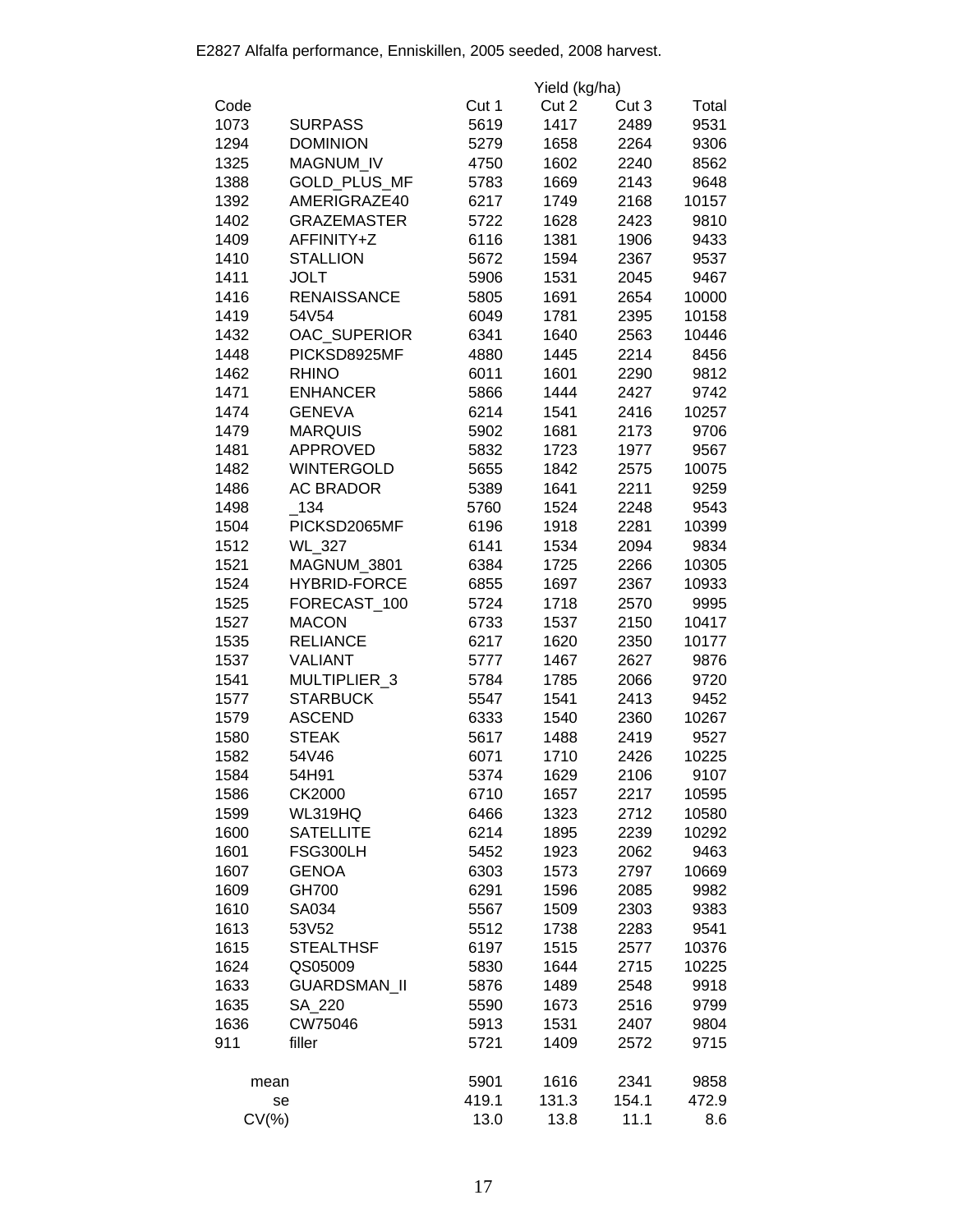ONTARIO New Liskeard Brome Grass Expt. 7006 Seeded 2007

|        |              | 2008                  | (kg/ha)              |        |
|--------|--------------|-----------------------|----------------------|--------|
| Code   | Cultivar     | $\overline{1}$<br>Cut | Cut 2                | Tot08  |
|        |              |                       |                      |        |
| 2039   | <b>BRAVO</b> | 9737                  | 3485                 | 13222  |
| 2060   | PEAK         | 10744                 | 3329                 | 14073  |
| 2066   | BIG_FOOT     | 8301                  | 3022                 | 11322  |
|        |              |                       |                      |        |
| 900    | Mean         | 9594                  | 3279                 | 12872  |
| 901 CV |              | 8.8                   | 16.4                 | 8.5    |
| 905    | MCV          | 12.1                  | 22.5                 | 11.6   |
|        | 902 LSD      | 1162.3                | 736.7                | 1497.6 |
| 906    | LSR          | 47.6                  | 159.2                | 54.4   |
| 907    | Pr>F(Trts)   |                       | 0.0187 0.5057 0.0302 |        |
| 908    | R square     | 80.8                  | 65.0                 | 71.5   |
|        |              |                       |                      |        |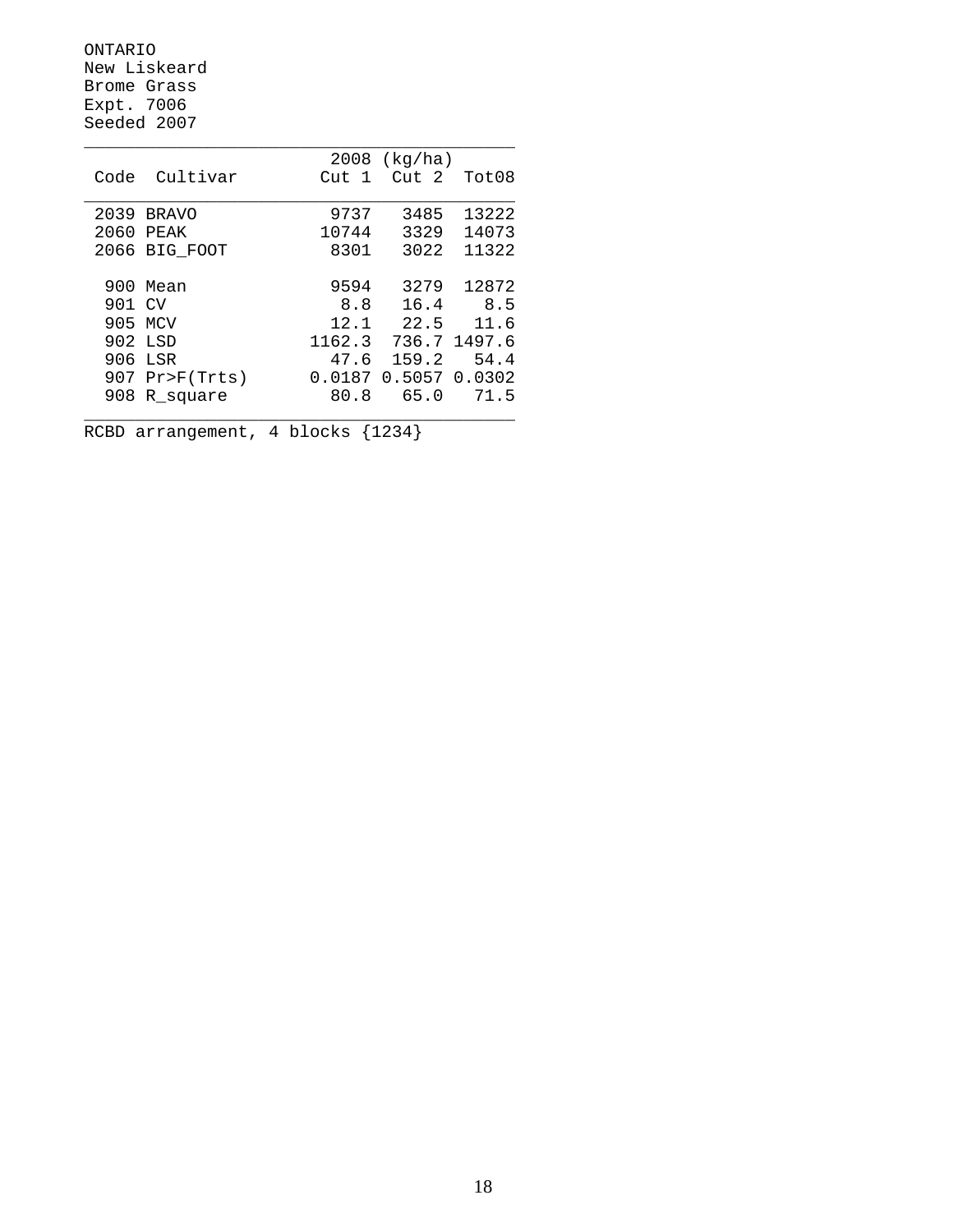ONTARIO New Liskeard Orchard Grass Registration Expt. 6002 Seeded 2006

|      |               | 2008   | (kg/ha) |        |        |              |
|------|---------------|--------|---------|--------|--------|--------------|
| Code | Cultivar      | Cut 1  | Cut 2   | Tot08  |        | Tot07 2yrTot |
|      |               |        |         |        |        |              |
| 3078 | AC_SPLENDOR   | 6860   | 2798    | 9658   | 7688   | 17346        |
| 3079 | OKAY          | 6982   | 2807    | 9789   | 8133   | 17922        |
| 3086 | HAYMATE       | 6037   | 3178    | 9215   | 8888   | 18104        |
| 3096 | OG9401        | 7477   | 2831    | 10309  | 8180   | 18489        |
| 3111 | OG0001        | 6077   | 2785    | 8863   | 9088   | 17951        |
| 3110 | OG01          | 6247   | 2895    | 9143   | 8814   | 17957        |
|      |               |        |         |        |        |              |
| 900  | Mean          | 6614   | 2882    | 9496   | 8465   | 17961        |
| 901  | CV            | 7.6    | 9.9     | 7.3    | 7.8    | 5.8          |
| 905  | MCV           | 9.4    | 12.3    | 9.0    | 9.7    | 7.2          |
|      | 902 LSD       | 624.1  | 354.2   | 855.8  | 819.5  | 1299.2       |
| 906  | LSR           | 43.3   | 90.2    | 59.2   | 58.5   | 113.6        |
| 907  | $Pr$ >F(Trts) | 0.0052 | 0.4001  | 0.0954 | 0.0607 | 0.7766       |
| 908  | R_square      | 70.2   | 48.4    | 58.8   | 58.4   | 49.8         |
|      |               |        |         |        |        |              |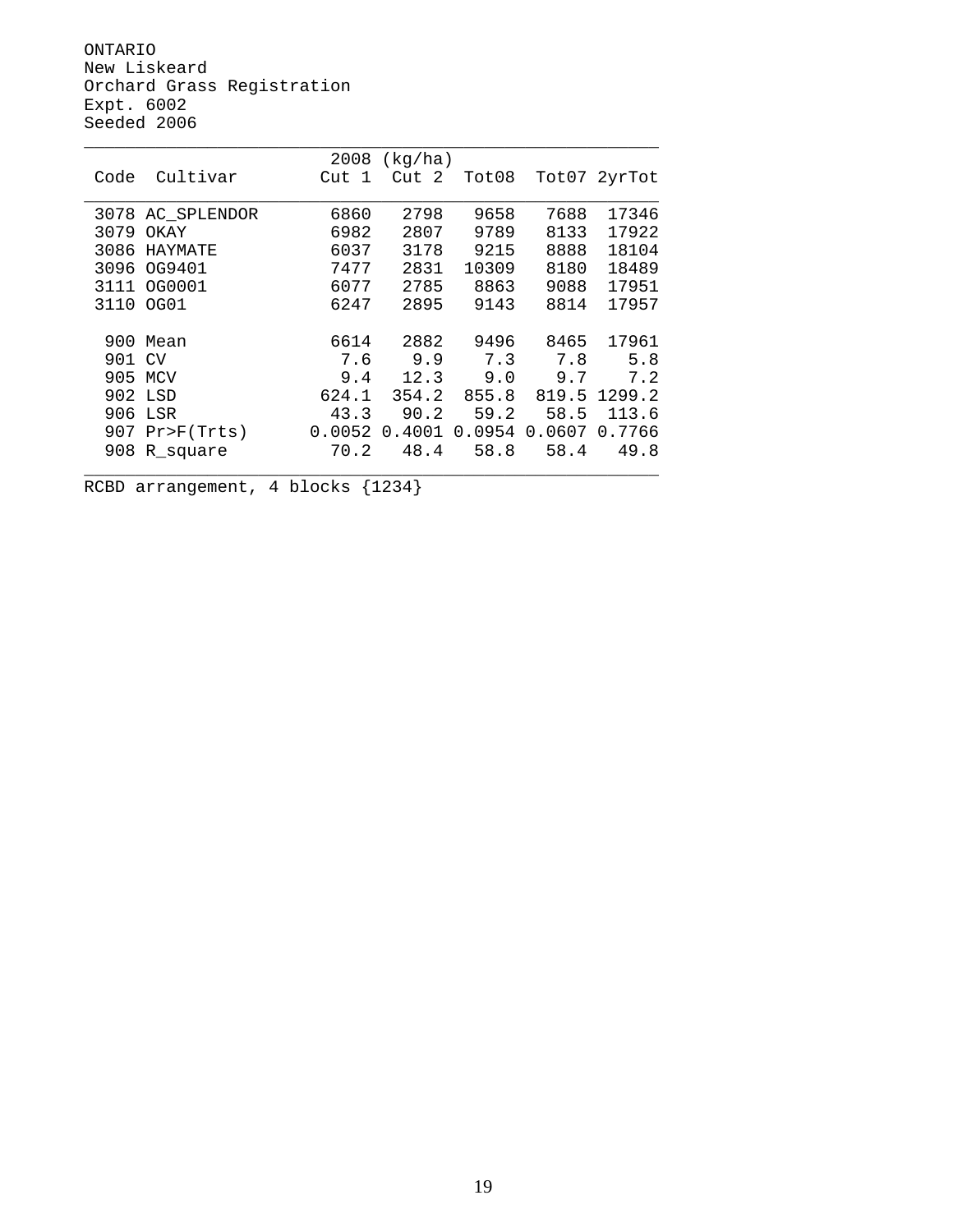ONTARIO New Liskeard Orchard Grass Expt. 7004 Seeded 2007

|        |                | 2008   | (kg/ha) |        |
|--------|----------------|--------|---------|--------|
| Code   | Cultivar       | Cut 1  | Cut 2   | Tot08  |
|        |                |        |         |        |
| 3003   | KAY            | 7986   | 3867    | 11852  |
| 3079   | OKAY           | 8847   | 4045    | 12892  |
| 3086   | HAYMATE        | 8509   | 4290    | 12799  |
|        | 3112 OS23      | 8179   | 4563    | 12742  |
|        |                |        |         |        |
| 900    | Mean           | 8380   | 4191    | 12571  |
| 901 CV |                | 11.4   | 5.4     | 7.7    |
| 905    | MCV            | 14.8   | 7.0     | 10.0   |
| 902.   | LSD            | 1240.5 | 292.8   | 1259.6 |
| 906    | LSR            | 144.0  | 42.1    | 121.2  |
| 907    | $Pr$ $F(Trts)$ | 0.6180 | 0.0095  | 0.4420 |
| 908    | R square       | 56.9   | 89.8    | 66.0   |
|        |                |        |         |        |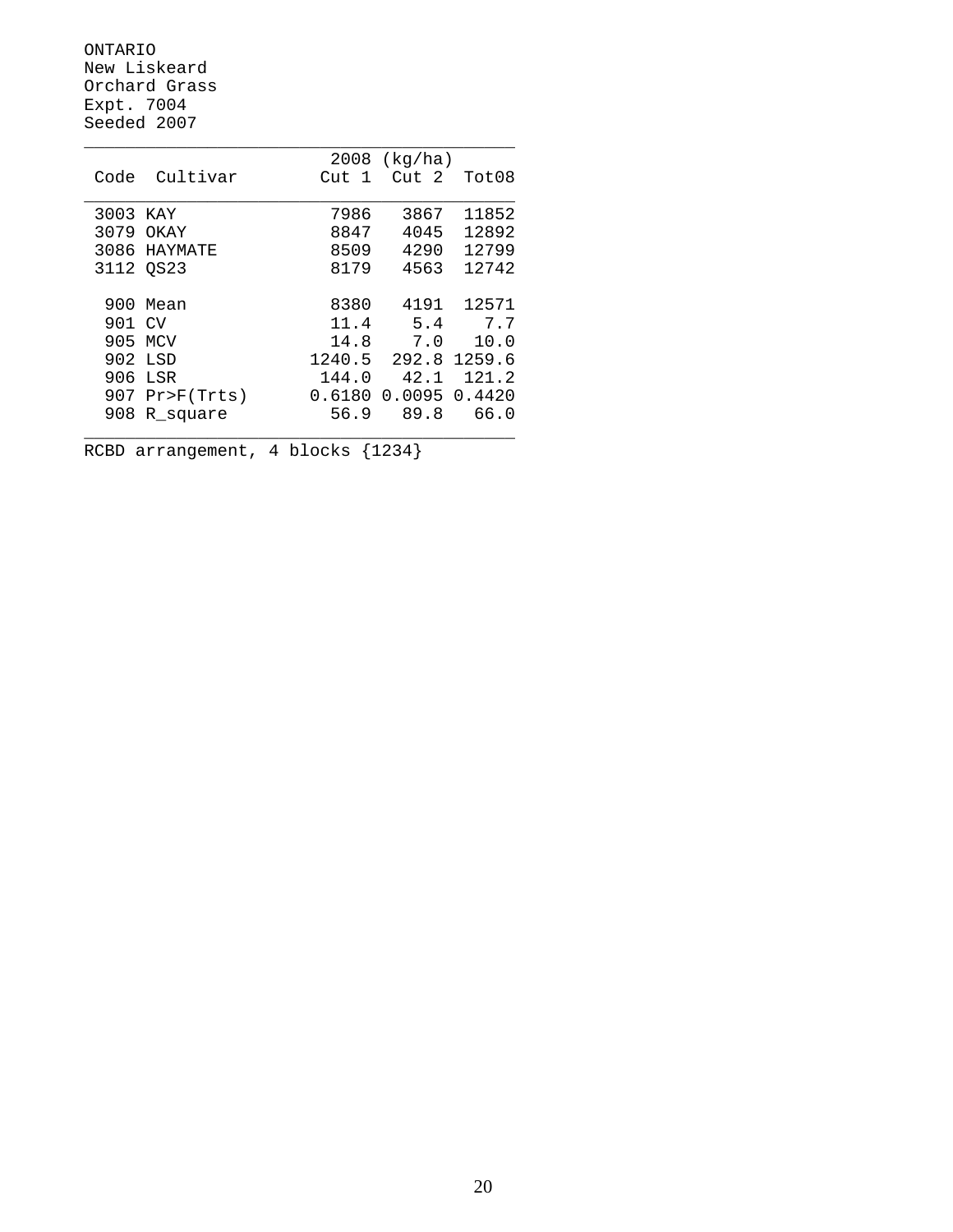ONTARIO New Liskeard Tall Fescue Registration Expt. 3003 Seeded 2003

|        |                  | 2008   | (kg/ha)   |                   |                    |                   |                   |        |                  |
|--------|------------------|--------|-----------|-------------------|--------------------|-------------------|-------------------|--------|------------------|
| Code   | Cultivar         | Cut 1  | -2<br>Cut | Tot08             | Tot07              | Tot06             | Tot05             |        | Tot04 5yrTot     |
|        |                  |        |           |                   |                    |                   |                   |        |                  |
| 5008   | COMMON           | 4127   | 4426      | 8553              | 7383               | 10928             | 5480              | 11164  | 43508            |
| 5031   | BOR 86218        | 4071   | 4309      | 8381              | 7499               | 10759             | 5830              | 10614  | 43083            |
| 5523   | COURTENAY        | 4701   | 4012      | 8713              | 8493               | 11355             | 6640              | 10829  | 46031            |
|        |                  |        |           |                   |                    |                   |                   |        |                  |
|        | 900 Mean         | 4300   | 4249      | 8549              | 7791               | 11014             | 5984              | 10869  | 44207            |
| 901 CV |                  | 11.1   | 18.7      | 6.2               | 3.2                | 10.3              | 7.7               | 4.4    | 3.7              |
|        | 905 MCV          | 15.3   | 25.7      | 8.5               | 4.4                | 14.1              | 10.6              | 6.1    | 5.1              |
|        | 902 LSD          | 657.9  | 1091.3    | 728.5             |                    | 339.3 1554.1      | 631.3             |        | 662.5 2260.1     |
|        | 906 LSR          | 104.4  | 263.4     | 219.0             | 30.6               | 260.4             | 54.4              | 120.5  | 76.7             |
|        | $907$ Pr>F(Trts) | 0.2002 | 0.7599    | .6936<br>$\Omega$ | 0017<br>$\Omega$ . | .7557<br>$\Omega$ | .0299<br>$\Omega$ | 0.3355 | 0874<br>$\Omega$ |
|        | 908 R_square     | 57.5   | 17.8      | 51.8              | 89.9               | 28.2              | 76.5              | 49.7   | 63.9             |
|        |                  |        |           |                   |                    |                   |                   |        |                  |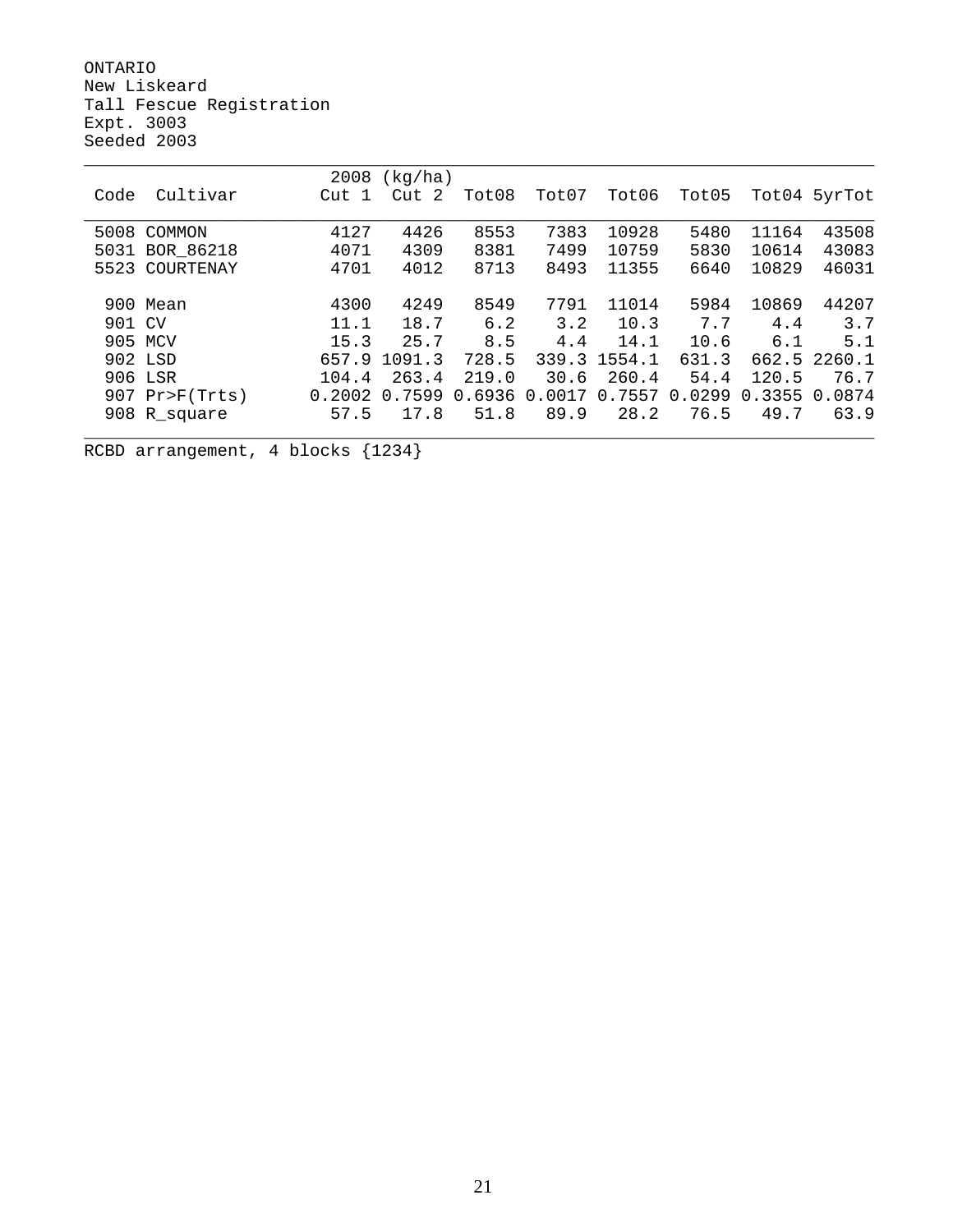ONTARIO New Liskeard Tall Fescue 2004 Expt. 4004 Seeded 2004

|                   | 2008   | (kq/ha) |        |        |        |            |                    |
|-------------------|--------|---------|--------|--------|--------|------------|--------------------|
| Cultivar<br>Code  | Cut 1  | Cut 2   | Tot08  | Tot07  | Tot06  | Tot05      | 4yrTot             |
|                   |        |         |        |        |        |            |                    |
| 5032 EXCELLA      | 3963   | 2371    | 6335   | 6467   | 10038  | 5669       | 28509              |
| COURTENAY<br>5523 | 6085   | 2255    | 8340   | 8097   | 11262  | 6328       | 34027              |
|                   |        |         |        |        |        |            |                    |
| 900 Mean          | 5024   | 2313    | 7337   | 7282   | 10650  | 5999       | 31268              |
| 901 CV            | 10.5   | 9.1     | 5.9    | 6.6    | 10.6   | 4.0        | 4.0                |
| 905<br>MCV        | 17.4   | 15.1    | 9.9    | 11.0   | 17.7   | 6.7        | 6.6                |
| 902 LSD           | 875.8  | 348.7   | 723.5  | 804.5  | 1886.3 | 399.8      | 2065.9             |
| 906 LSR           | 41.3   | 298.7   | 36.1   | 49.4   | 154.1  | 60.7       | 37.4               |
| $907$ Pr>F(Trts)  | 0.0138 | 0.4909  | 0.0103 | 0.0206 | 0.2241 | 0331<br>0. | 0112<br>$\Omega$ . |
| 908 R_square      | 92.6   | 62.1    | 94.2   | 88.9   | 55.6   | 92.2       | 93.1               |
|                   |        |         |        |        |        |            |                    |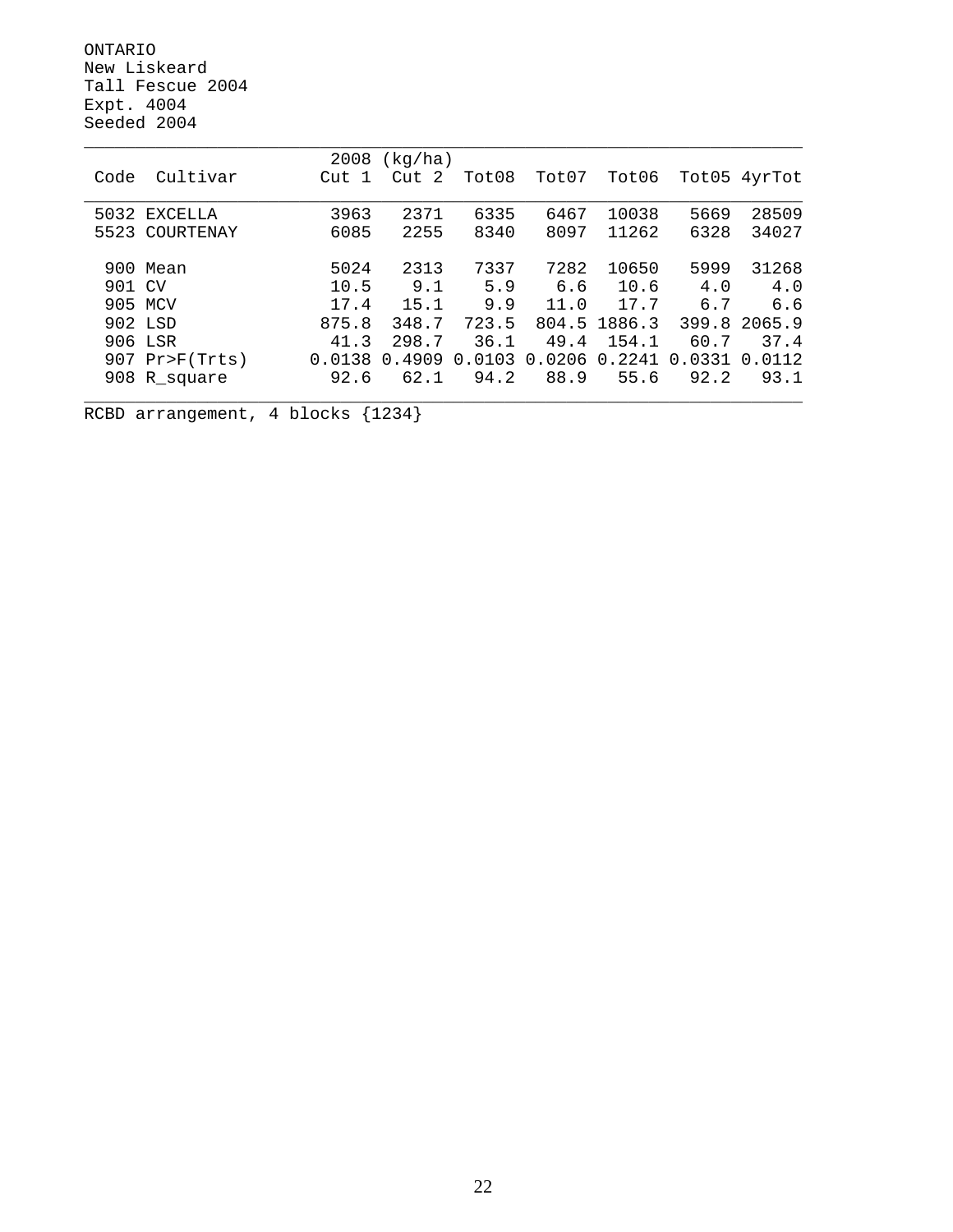ONTARIO New Liskeard Tall Fescue Expt. 7003 Seeded 2007

|      |                 | 2008                  | (kg/ha)         |              |
|------|-----------------|-----------------------|-----------------|--------------|
| Code | Cultivar        | Cut<br>$\overline{1}$ | $\text{Cut}$ 2. | Tot08        |
|      |                 |                       |                 |              |
| 5028 | CARNIVAL        | 9736                  | 5061            | 14797        |
| 5037 | <b>BARELITE</b> | 9261                  | 4125            | 13386        |
| 5523 | COURTENAY       | 10877                 | 4274            | 15151        |
|      | 5526 KOKANEE    | 9715                  | 4521            | 14236        |
|      |                 |                       |                 |              |
| 900  | Mean            | 9897                  | 4495            | 14393        |
| 901  | CV              | 8.3                   | 12.9            | 7.3          |
| 905  | MCV             | 10.7                  | 16.7            | 9.4          |
| 902  | LSD             | 1061.7                |                 | 749.2 1356.7 |
| 906  | LSR             | 65.7                  | 80.0            | 76.8         |
| 907  | $Pr$ $F(Trts)$  | 0.0984                | 0.1807          | 0.1617       |
| 908  | R square        | 70.1                  | 53.6            | 59.2         |
|      |                 |                       |                 |              |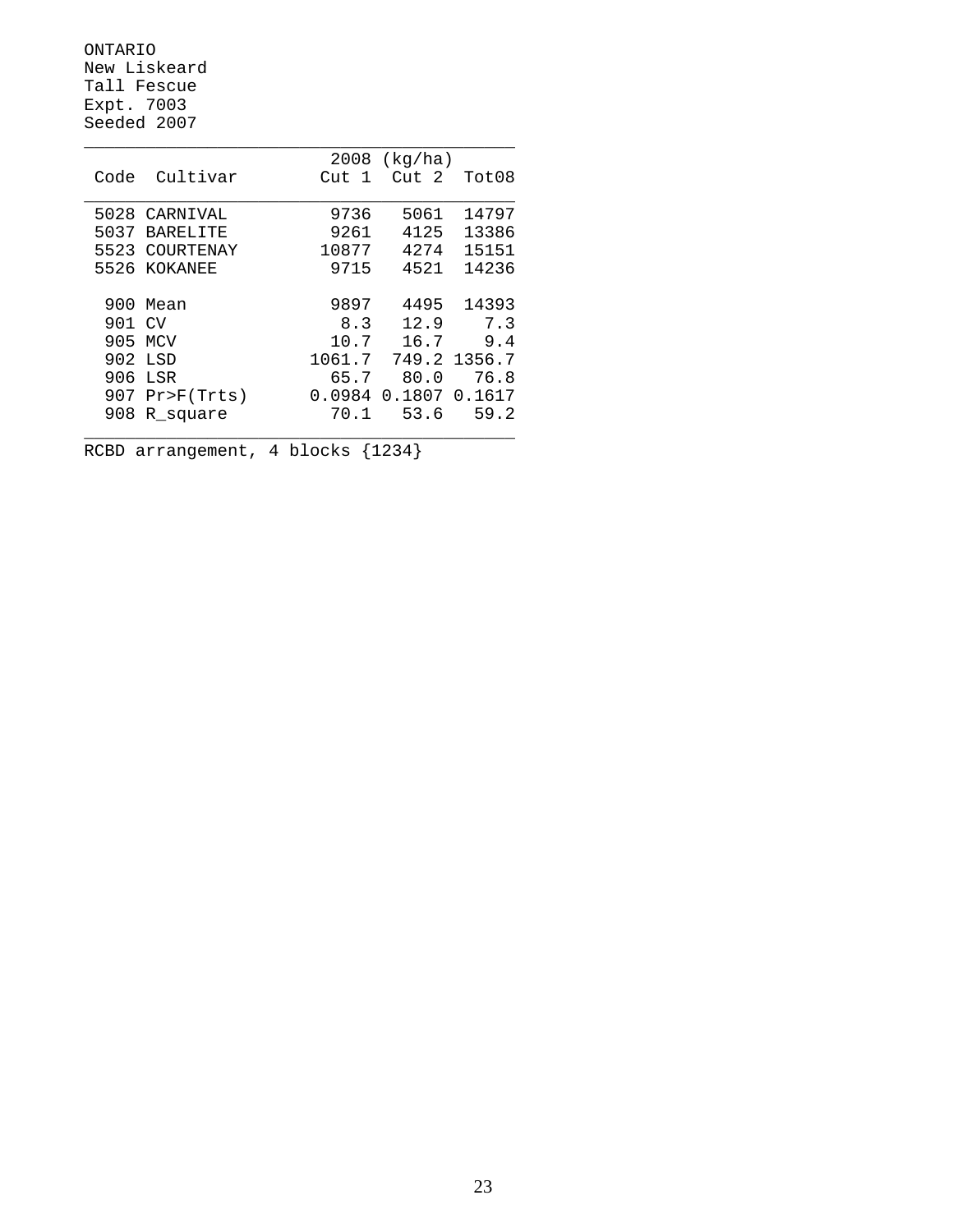#### **Reed Canarygrass 2004** Kemptville

**Cut 1 Cut 2 Cut 3 Total Variety Yield (kg/ha) Yield (kg/ha) Yield (kg/ha) Yield (kg/ha)** 5013 Palaton 7610.1 5715.1 4249.0 17574.2 5036 PR04-01 6961.5 6288.0 6067.8 19317.3 **Mean** 7285.8 6001.5 5158.4 18445.8<br>**CV** 4.7 6.4 10.7 5.1 **CV** 4.7 6.4 10.7 5.1 **P>F** 0.08 0.12 0.02 0.08 **LSD** 773.8 867.4 1241.7 2106.5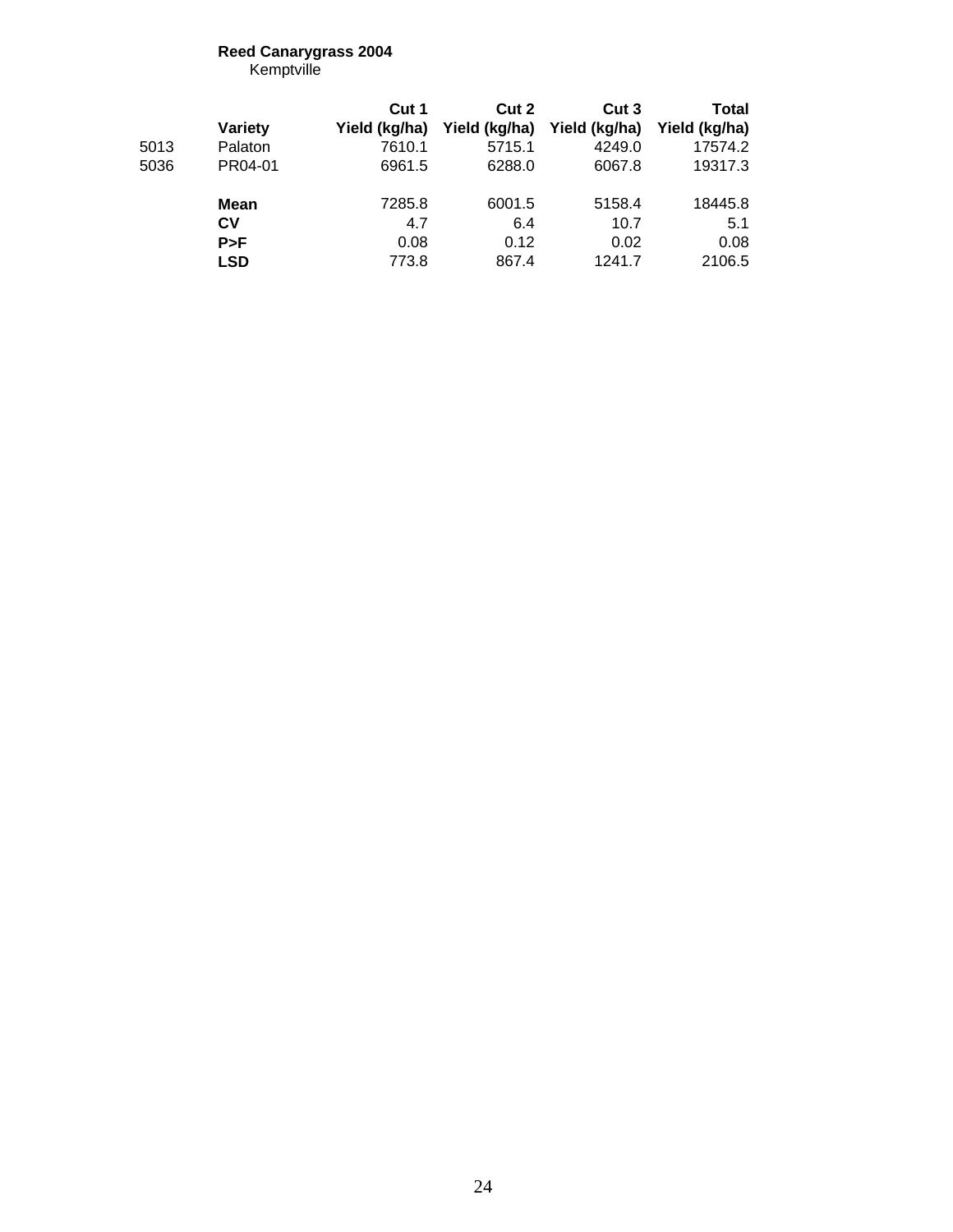ONTARIO New Liskeard Reed Canary Test 2004 Expt. 4005 Seeded 2004

|                  | 2008   | (kq/ha) |        |        |        |               |              |
|------------------|--------|---------|--------|--------|--------|---------------|--------------|
| Cultivar<br>Code | Cut 1  | Cut 2   | Tot08  | Tot07  | Tot06  |               | Tot05 4yrTot |
|                  |        |         |        |        |        |               |              |
| 5013 PALATON     | 4803   | 2833    | 7636   | 7969   | 10533  | 7752          | 33891        |
| 5036 PR04-01     | 4923   | 2968    | 7891   | 7861   | 9784   | 7332          | 32868        |
|                  |        |         |        |        |        |               |              |
| 900 Mean         | 4863   | 2901    | 7764   | 7915   | 10159  | 7542          | 33379        |
| 901 CV           | 6.1    | 16.6    | 8.2    | 12.2   | 4.2    | 10.1          | 2.8          |
| 905 MCV          | 10.2   | 27.7    | 13.6   | 20.2   | 7.0    | 16.7          | 4.6          |
| 902 LSD          | 496.7  | 802.4   | 1058.5 | 1600.4 | 714.6  | 1262.2 1546.4 |              |
| 906 LSR          | 417.0  | 592.7   | 415.9  | 1488.0 | 95.4   | 300.3         | 151.2        |
| $907$ Pr>F(Trts) | 0.6130 | 0.7130  | 0.6122 | 0.8556 | 0.0913 | 0.4930        | 0.2175       |
| 908 R_square     | 89.1   | 35.9    | 77.9   | 33.7   | 85.6   | 68.0          | 93.6         |
|                  |        |         |        |        |        |               |              |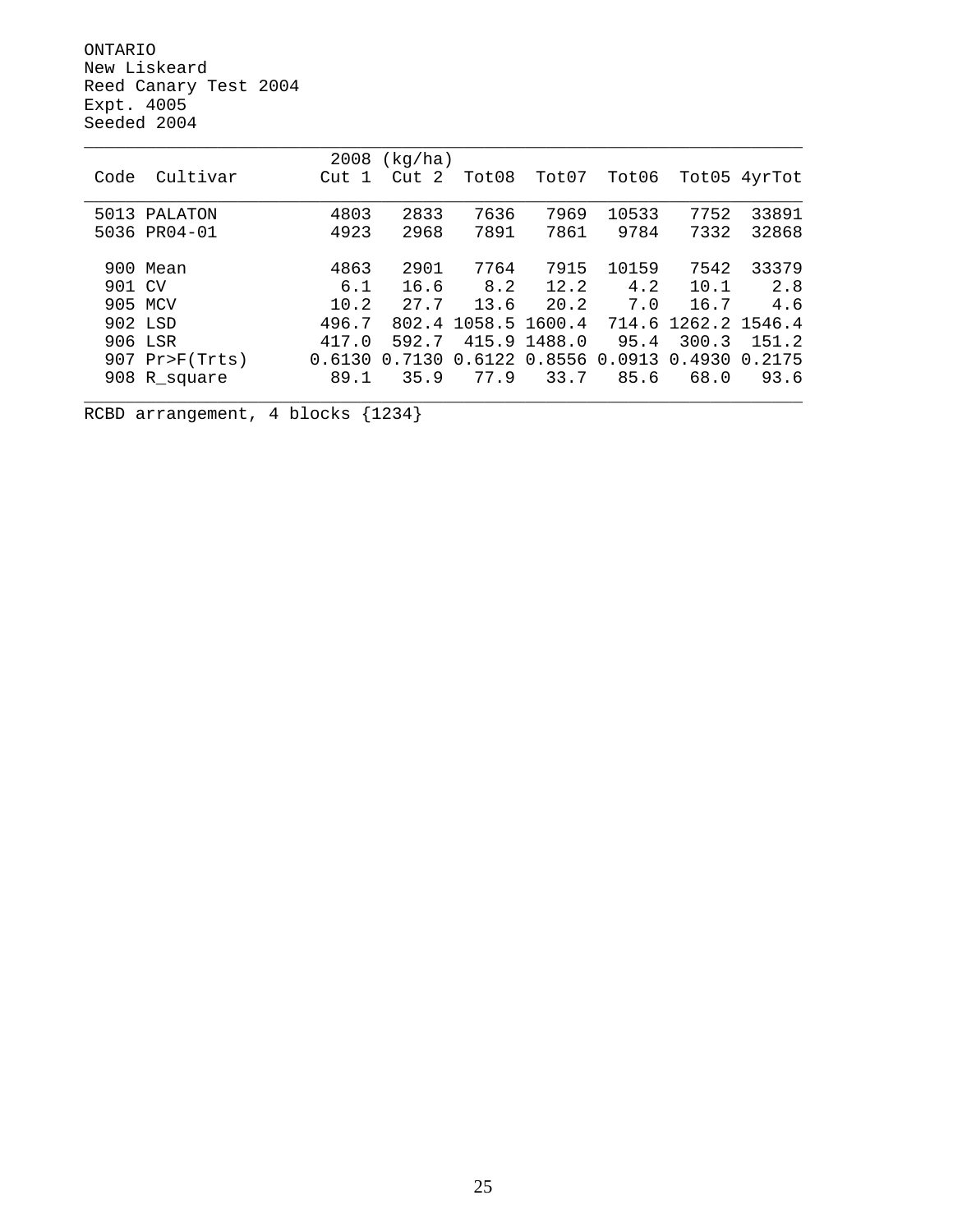ONTARIO New Liskeard Timothy registration test Expt. 3002 Seeded 2003

|      |                  | 2008                | (kg/ha)  |        |        |        |        |        |              |
|------|------------------|---------------------|----------|--------|--------|--------|--------|--------|--------------|
| Code | Cultivar         | $\mathbf{1}$<br>Cut | 2<br>Cut | Tot08  | Tot07  | Tot06  | Tot05  |        | Tot04 5yrTot |
|      |                  |                     |          |        |        |        |        |        |              |
|      | 6002 CLIMAX      | 5628                | 2321     | 7949   | 5397   | 10214  | 5855   | 8249   | 37664        |
| 6026 | <b>ITASCA</b>    | 5713                | 3170     | 8884   | 6253   | 10281  | 6082   | 9352   | 40851        |
| 6030 | TORO             | 5651                | 3021     | 8672   | 5631   | 10338  | 6041   | 9484   | 40165        |
| 6050 | RICHMOND         | 5811                | 2875     | 8686   | 5621   | 10339  | 6547   | 9786   | 40979        |
| 6156 | <b>BOR 9911</b>  | 5930                | 2773     | 8704   | 5740   | 9997   | 6231   | 9035   | 39708        |
| 6157 | YPRA-7           | 5230                | 3042     | 8272   | 5777   | 10723  | 5723   | 10309  | 40804        |
| 6158 | $YPCB-4$         | 5731                | 2683     | 8414   | 5881   | 11311  | 6443   | 9539   | 41588        |
| 6159 | $YPTB-2$         | 5786                | 2973     | 8759   | 5587   | 10309  | 6615   | 10366  | 41635        |
|      |                  |                     |          |        |        |        |        |        |              |
|      | 900 Mean         | 5685                | 2857     | 8542   | 5736   | 10439  | 6192   | 9515   | 40424        |
| 901  | <b>CV</b>        | 14.5                | 12.6     | 12.0   | 9.5    | 8.4    | 9.9    | 5.3    | 6.4          |
| 905  | MCV              | 17.6                | 15.4     | 14.6   | 11.6   | 10.2   | 12.0   | 6.5    | 7.8          |
|      | 902 LSD          | 1000.0              | 438.6    | 1247.9 | 663.8  | 1065.2 | 744.9  | 617.7  | 3155.2       |
|      | 906 LSR          | 142.8               | 51.6     | 133.6  | 77.5   | 81.1   | 83.5   | 29.2   | 79.4         |
|      | $907$ Pr>F(Trts) | 0.9640              | 0.0776   | 0.9134 | 0.5485 | 0.5555 | 0.3843 | 0.0002 | 0.4648       |
| 908  | R_square         | 41.7                | 54.0     | 43.8   | 29.0   | 29.8   | 40.4   | 75.3   | 37.9         |
|      |                  |                     |          |        |        |        |        |        |              |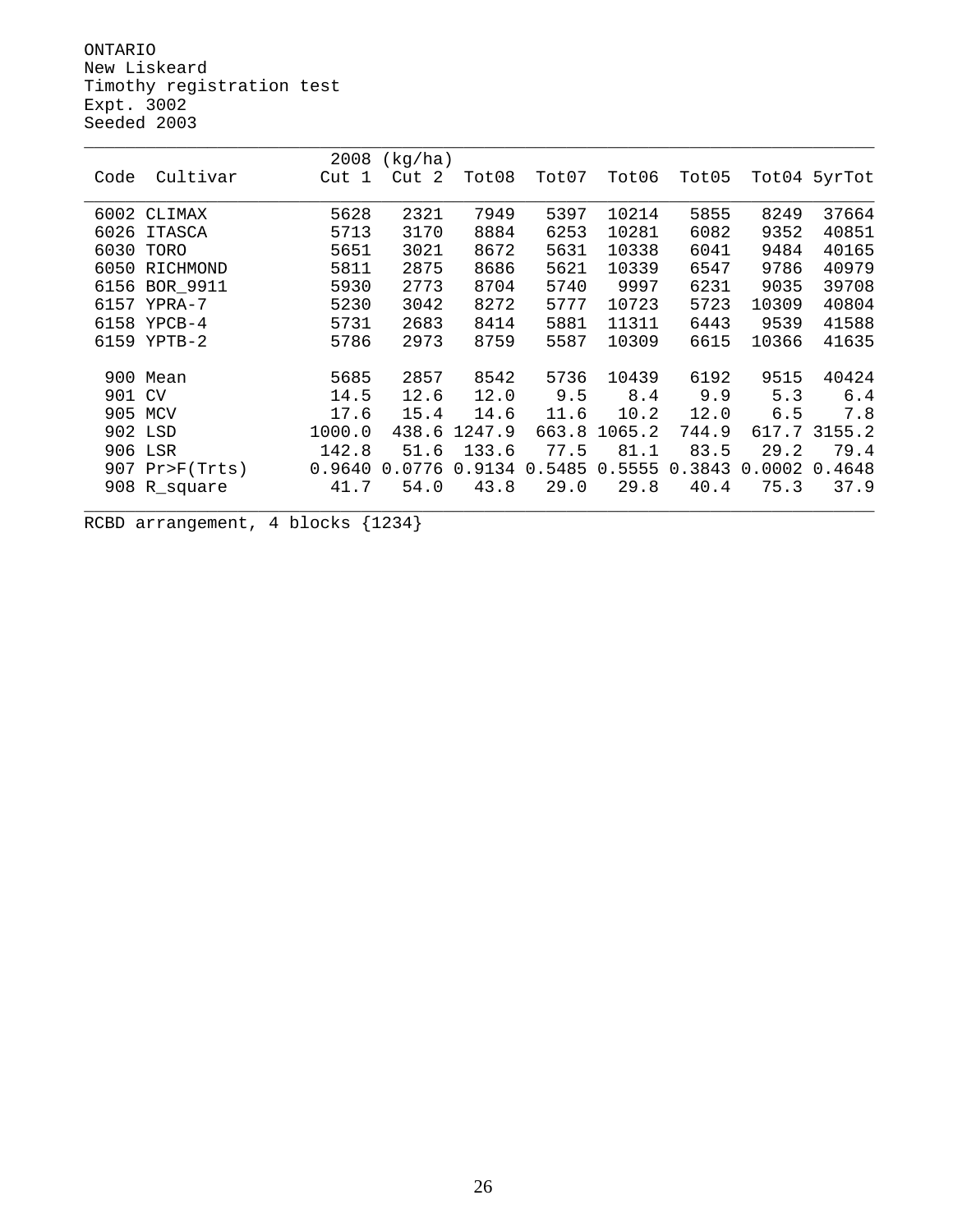ONTARIO New Liskeard late timothy registration Expt. 4002 Seeded 2004

|      |                  | 2008   | (kg/ha) |        |        |           |        |        |
|------|------------------|--------|---------|--------|--------|-----------|--------|--------|
| Code | Cultivar         | Cut 1  | Cut 2   | Tot08  | Tot07  | Tot06     | Tot05  | 4yrTot |
|      |                  |        |         |        |        |           |        |        |
|      | 6002 CLIMAX      | 4951   | 1554    | 6505   | 4836   | 8740      | 5175   | 25257  |
| 6026 | <b>ITASCA</b>    | 5079   | 1504    | 6583   | 4723   | 9847      | 5282   | 26435  |
|      | 6161 NS04-T01    | 5568   | 1542    | 7110   | 5164   | 10892     | 5143   | 28309  |
|      |                  |        |         |        |        |           |        |        |
|      | 900 Mean         | 5199   | 1533    | 6733   | 4908   | 9827      | 5200   | 26667  |
| 901  | CV               | 6.0    | 22.0    | 7.8    | 3.8    | 6.2       | 7.6    | 3.7    |
|      | 905 MCV          | 8.3    | 30.2    | 10.7   | 5.2    | 8.5       | 10.5   | 5.1    |
|      | 902 LSD          | 430.1  | 463.4   | 722.7  | 254.0  | 832.9     | 545.3  | 1353.7 |
|      | 906 LSR          | 69.8   | 925.5   | 119.6  | 57.5   | 38.7      | 393.4  | 44.4   |
|      | $907$ Pr>F(Trts) | 0.0688 | 0.9647  | 0.2843 | 0.0355 | 0077<br>0 | 0.8728 | 0.0136 |
|      | 908 R_square     | 83.0   | 30.4    | 74.0   | 91.2   | 84.4      | 70.7   | 86.1   |
|      |                  |        |         |        |        |           |        |        |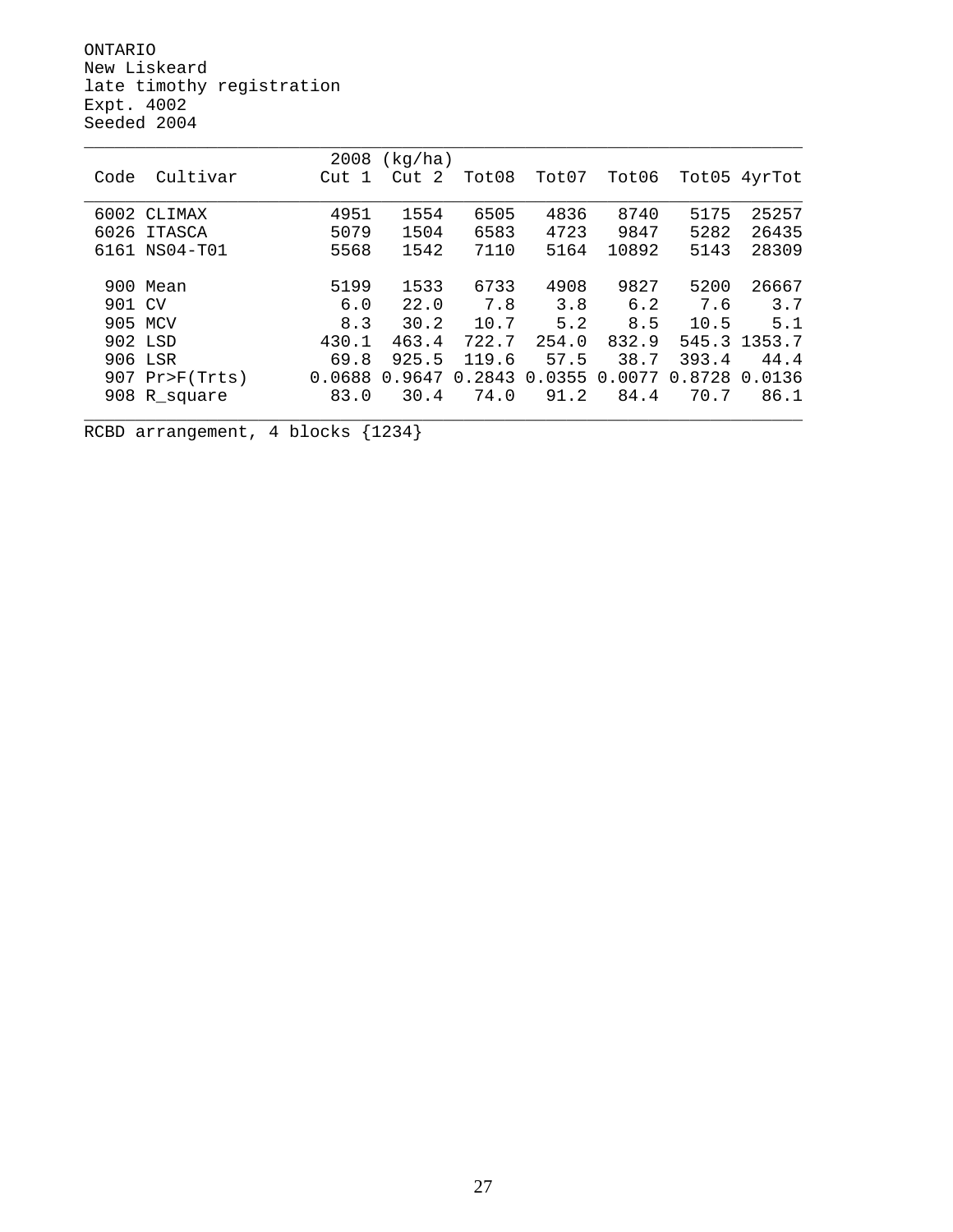ONTARIO New Liskeard Late Timothy Expt. 7001 Seeded 2007

|      |                 | 2008       | (kg/ha) |        |
|------|-----------------|------------|---------|--------|
| Code | Cultivar        | - 1<br>Cut | Cut 2   | Tot08  |
|      |                 |            |         |        |
| 6002 | CLIMAX          | 7505       | 3759    | 11264  |
| 6026 | <b>ITASCA</b>   | 9008       | 4490    | 13498  |
| 6166 | <b>BARFLEO</b>  | 7138       | 4729    | 11868  |
| 6167 | BOR 2005        | 8100       | 5037    | 13137  |
| 6168 | <b>BARPENTA</b> | 6838       | 3227    | 10064  |
| 6169 | KARA            | 8121       | 4947    | 13067  |
|      |                 |            |         |        |
| 900  | Mean            | 7785       | 4365    | 12150  |
| 901  | CV              | 12.6       | 10.5    | 8.2    |
| 905  | <b>MCV</b>      | 15.6       | 13.1    | 10.2   |
| 902  | LSD             | 1213.0     | 570.7   | 1240.9 |
| 906  | LSR             | 55.9       | 31.5    | 36.1   |
| 907  | Pr>F(Trts)      | 0.0698     | 0.0003  | 0.0015 |
| 908  | R square        | 53.8       | 82.2    | 71.4   |
|      |                 |            |         |        |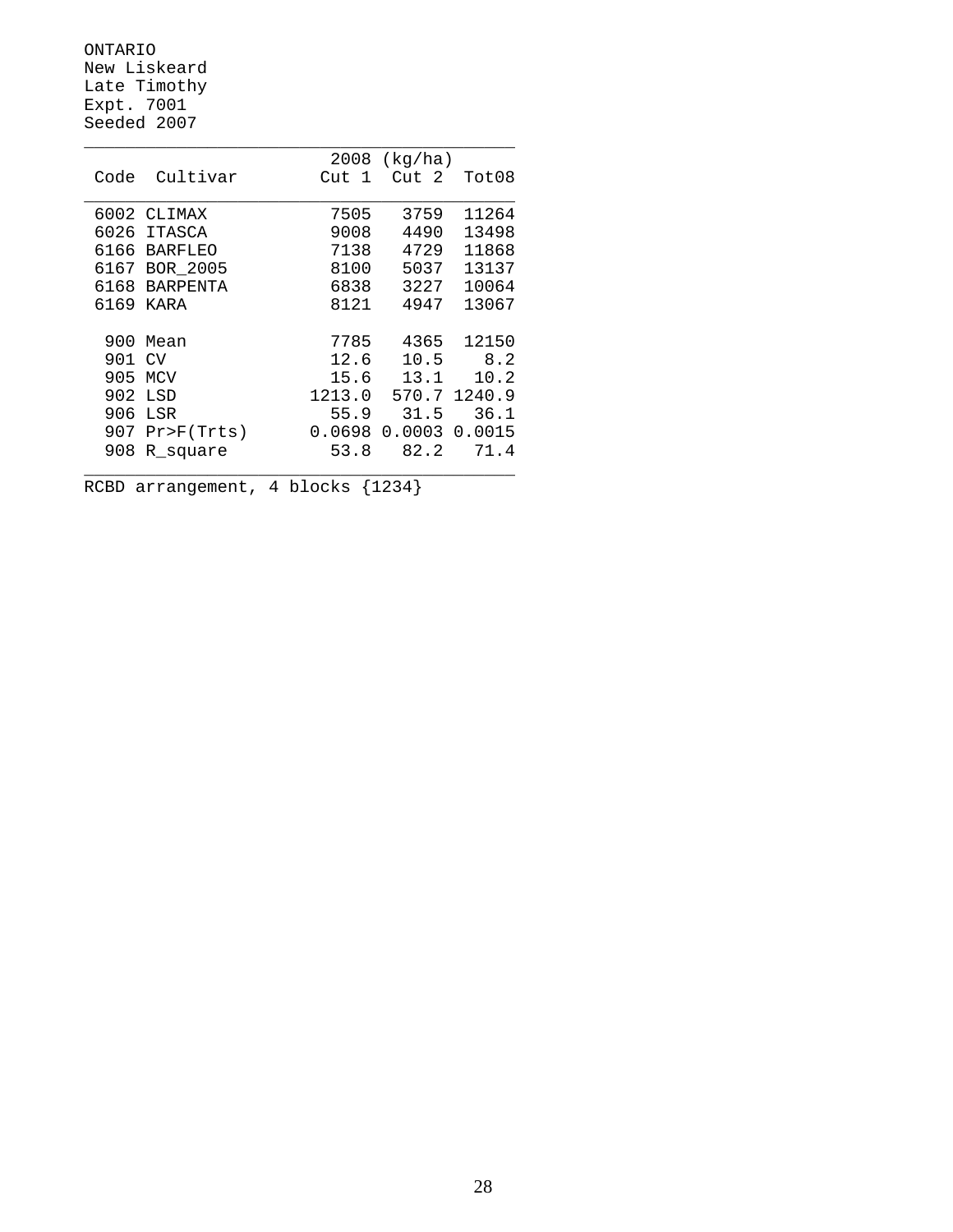ONTARIO New Liskeard Meadow Fescue Test 2004 Expt. 4003 Seeded 2004

|        |                  | 2008   | (kq/ha)           |        |        |        |           |        |
|--------|------------------|--------|-------------------|--------|--------|--------|-----------|--------|
| Code   | Cultivar         | Cut 1  | Cut 2             | Tot08  | Tot07  | Tot06  | Tot05     | 4yrTot |
|        |                  |        |                   |        |        |        |           |        |
| 5033   | MIMER            | 3879   | 1110              | 4989   | 3100   | 6797   | 5753      | 20639  |
|        | 5034 EPIC        | 3993   | 1239              | 5231   | 3317   | 7722   | 6158      | 22427  |
| 5035   | MERIFEST         | 3623   | 1208              | 4831   | 3459   | 8388   | 5424      | 22102  |
|        |                  |        |                   |        |        |        |           |        |
|        | 900 Mean         | 3832   | 1186              | 5017   | 3292   | 7636   | 5778      | 21723  |
| 901 CV |                  | 6.3    | 16.1              | 7.7    | 7.9    | 6.6    | 5.5       | 5.0    |
|        | 905 MCV          | 8.7    | 22.1              | 10.6   | 10.8   | 9.0    | 7.5       | 6.9    |
|        | 902 LSD          | 331.8  | 261.5             | 530.6  | 356.6  | 690.1  | 435.9     | 1493.0 |
|        | 906 LSR          | 89.8   | 202.6             | 132.7  | 99.5   | 43.4   | 59.4      | 83.5   |
|        | $907$ Pr>F(Trts) | 0.1659 | .6319<br>$\Omega$ | 0.3964 | 0.2245 | 0.0126 | 0462<br>0 | 0.1202 |
|        | 908 R_square     | 94.2   | 46.7              | 87.2   | 62.3   | 84.6   | 86.7      | 73.4   |
|        |                  |        |                   |        |        |        |           |        |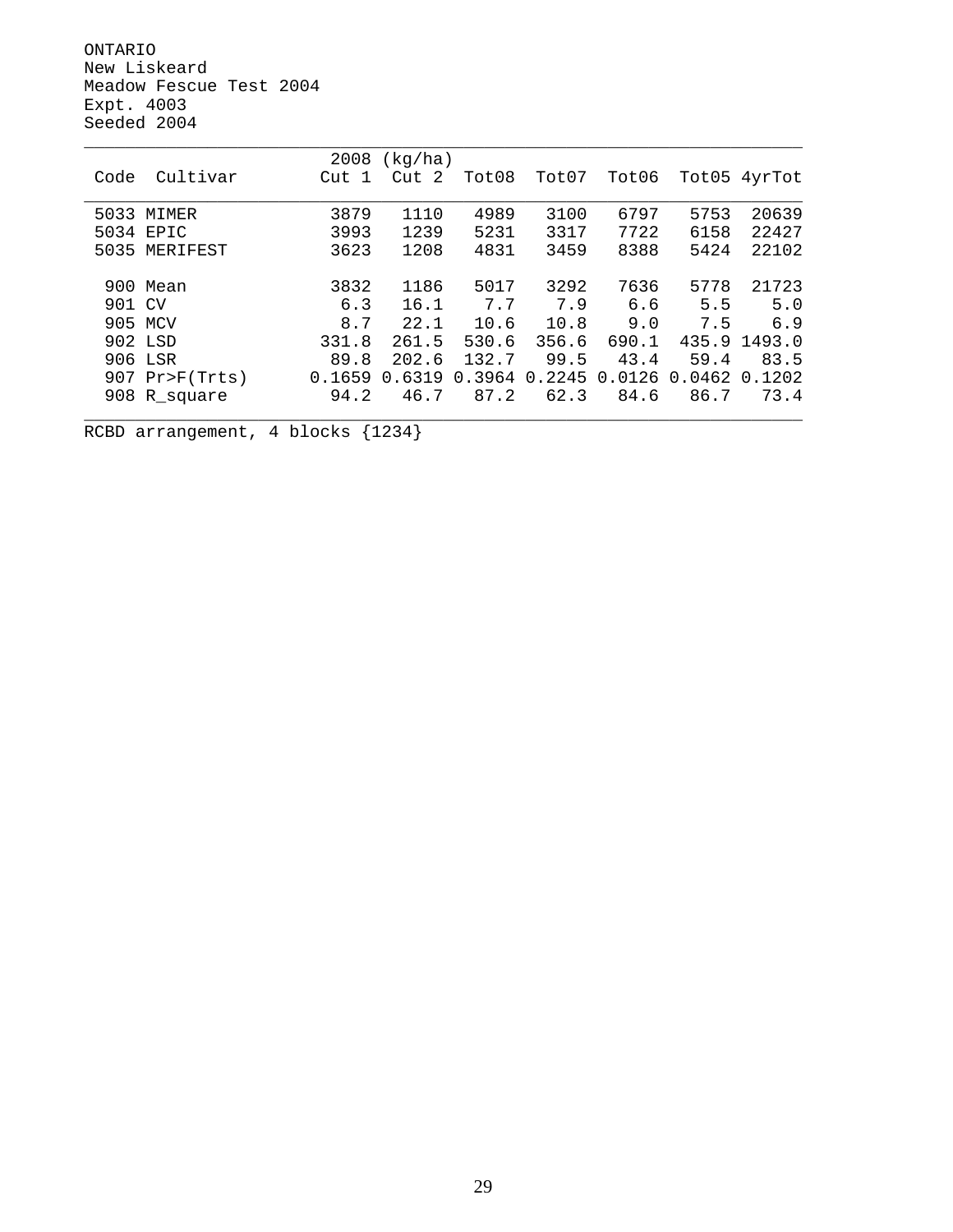## **Meadow Fescue seeded 2007**

Kemptville

|      |                | Cut 1         | Cut 2         | Cut 3         | Total         |
|------|----------------|---------------|---------------|---------------|---------------|
|      | <b>Variety</b> | Yield (kg/ha) | Yield (kg/ha) | Yield (kg/ha) | Yield (kg/ha) |
| 5034 | Epic           | 5218.7        | 1921.5        | 765.69        | 7905.9        |
| 5033 | Mimer          | 6237.9        | 1855.2        | 697.8         | 8790.8        |
| 5038 | Pardel         | 5577.6        | 2255.2        | 1104.92       | 8937.6        |
|      | <b>Mean</b>    | 5678          | 2010.6        | 856.1         | 8544.8        |
|      | Cν             | 12.6          | 16.3          | 7.9           | 8.7           |
|      | P > F          | 0.2           | 0.26          | 0.003         | 0.19          |
|      | <b>LSD</b>     | 1233.5        | 566.3         | 116.6         | 1282.1        |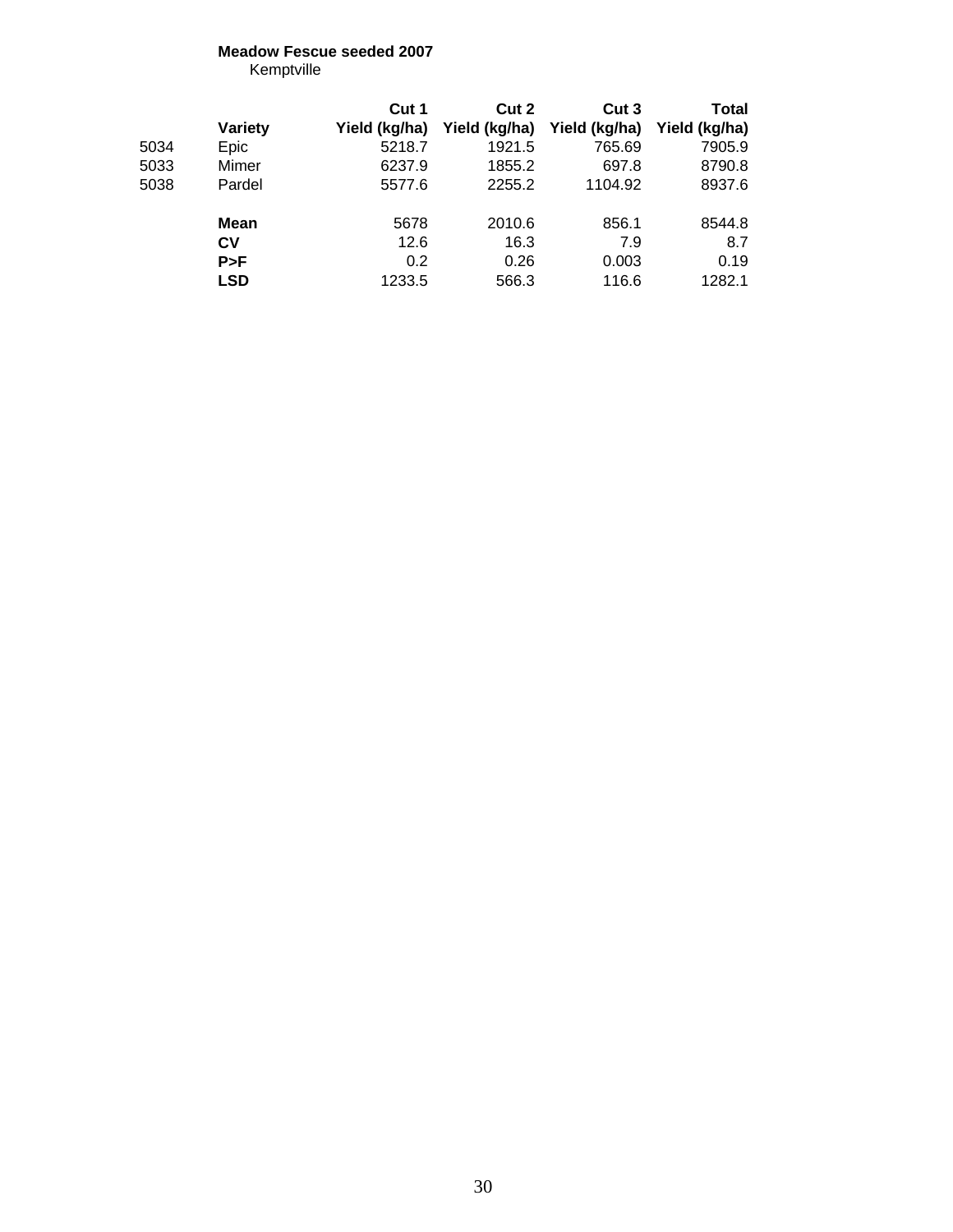ONTARIO New Liskeard Meadow Fescue Expt. 7002 Seeded 2007

|      |            | 2008                  | (kg/ha)          |        |
|------|------------|-----------------------|------------------|--------|
| Code | Cultivar   | $\overline{1}$<br>Cut | Cut <sub>2</sub> | Tot08  |
|      |            |                       |                  |        |
| 5033 | MTMER      | 8661                  | 2426             | 11087  |
| 5034 | EPIC       | 7621                  | 2716             | 10336  |
| 5038 | PARDEL     | 7230                  | 3360             | 10589  |
|      |            |                       |                  |        |
| 900  | Mean       | 7837                  | 2834             | 10671  |
| 901  | CV         | 16.5                  | 17.0             | 10.9   |
| 905  | MCV        | 22.7                  | 23.3             | 14.9   |
|      | 902 LSD    | 1780.4                | 661.5            | 1592.2 |
| 906  | LSR        | 124.4                 | 70.8             | 212.1  |
| 907  | Pr>F(Trts) | 0.3395                | 0.0805           | 0.6696 |
| 908  | R square   | 51.0                  | 67.8             | 44.5   |
|      |            |                       |                  |        |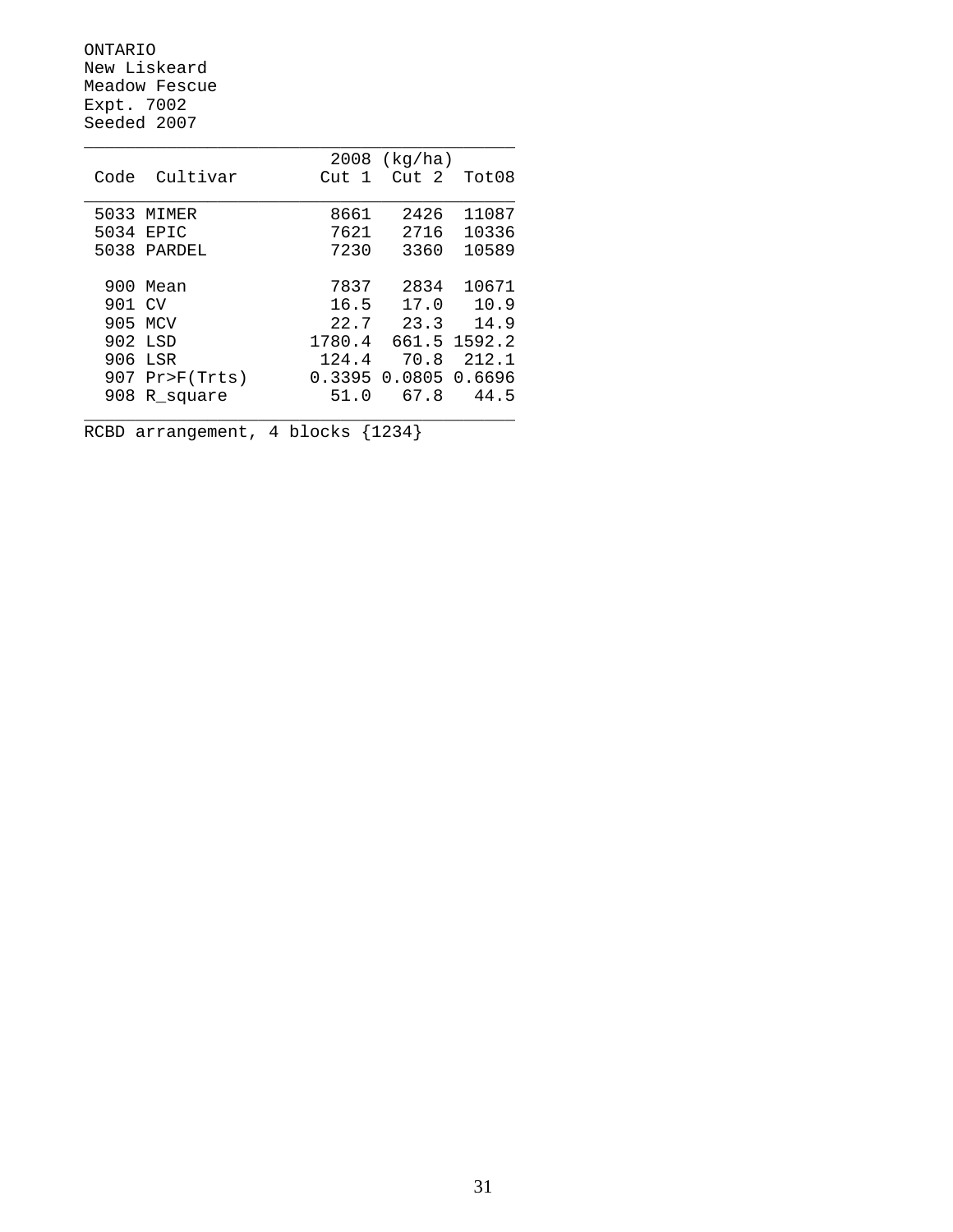ONTARIO Thunder Bay Meadow Fescue

|        | Seeded 2007      |                          |
|--------|------------------|--------------------------|
|        | Code Cultivar    | 2008 (kg/ha)<br>Total 08 |
|        | 5033 MIMER       | 5115                     |
|        | 5034 EPTC        | 5388                     |
|        | 5038 PARDEL      | 4364                     |
|        | 900 Mean         | 4956                     |
| 901 CV |                  | 8.5                      |
|        | 902 LSD          | 957                      |
|        | $907$ Pr>F(Trts) | 0.0883                   |
|        |                  |                          |

\_\_\_\_\_\_\_\_\_\_\_\_\_\_\_\_\_\_\_\_\_\_\_\_\_\_\_\_\_\_\_\_\_\_\_\_\_\_\_\_\_\_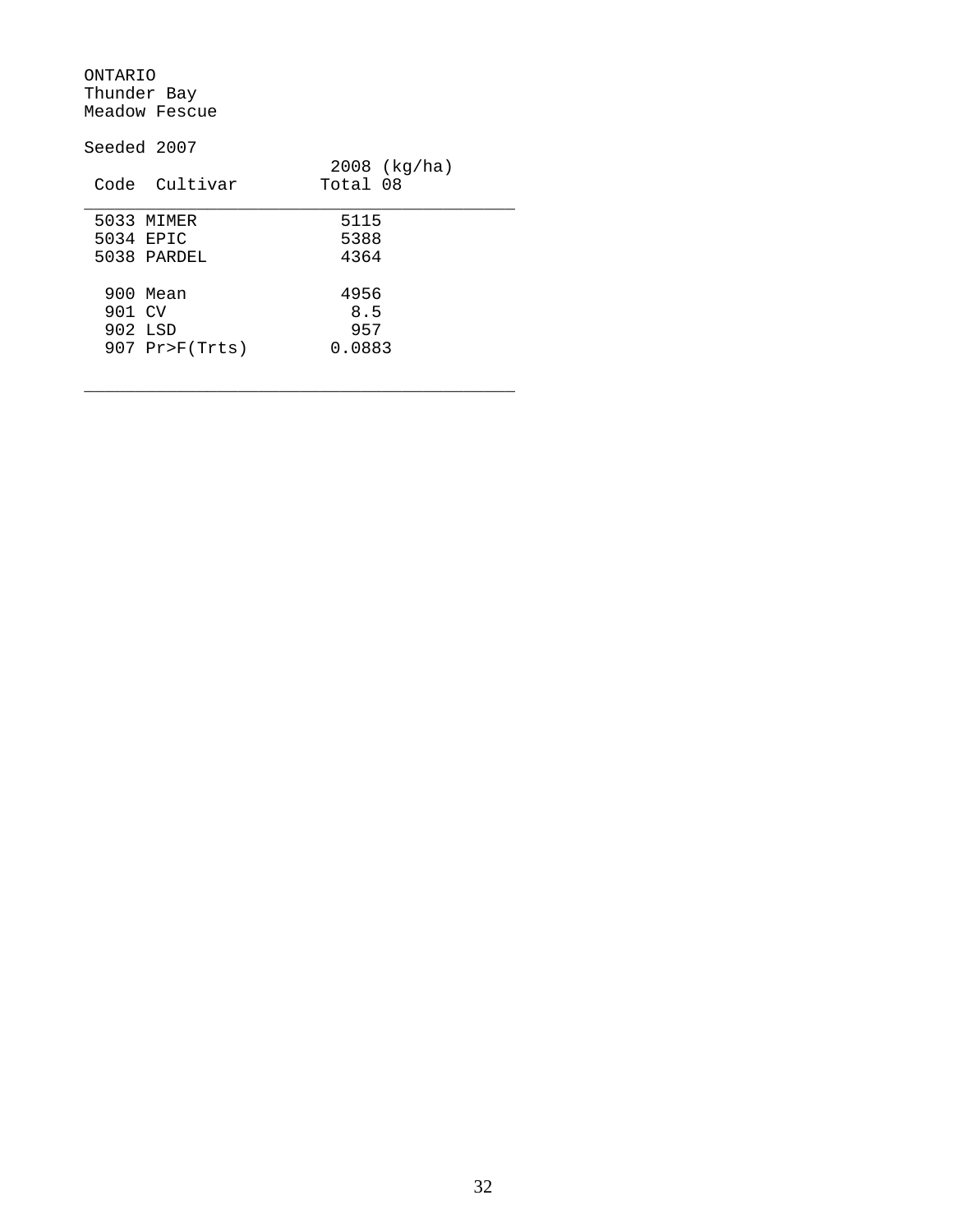ONTARIO New Liskeard Perennial Ryegrass Expt. 7005 Seeded 2007

|        |                | 2008  | (kg/ha)       |        |
|--------|----------------|-------|---------------|--------|
| Code   | Cultivar       | Cut 1 | Cut 2         | Tot08  |
|        |                |       |               |        |
|        | 8526 Fornido   | 5619  | 4752          | 10372  |
| 8527   | GO-ABZ         | 4324  | 4931          | 9255   |
| 8528   | $GO-ABM$       | 4403  | 5069          | 9472   |
| 8529   | $GO-GG5$       | 4618  | 5183          | 9801   |
|        |                |       |               |        |
| 900    | Mean           | 4741  | 4984          | 9725   |
| 901 CV |                | 14.7  | 15.6          | 4.2    |
| 905    | MCV            | 19.1  | 20.2          | 5.5    |
|        | 902 LSD        |       | 906.3 1006.6  | 534.5  |
| 906    | LSR            | 70.0  | 233.7         | 47.9   |
| 907    | $Pr$ $F(Trts)$ |       | 0.0916 0.8734 | 0.0197 |
| 908    | R square       | 81.8  | 30.3          | 87.0   |
|        |                |       |               |        |